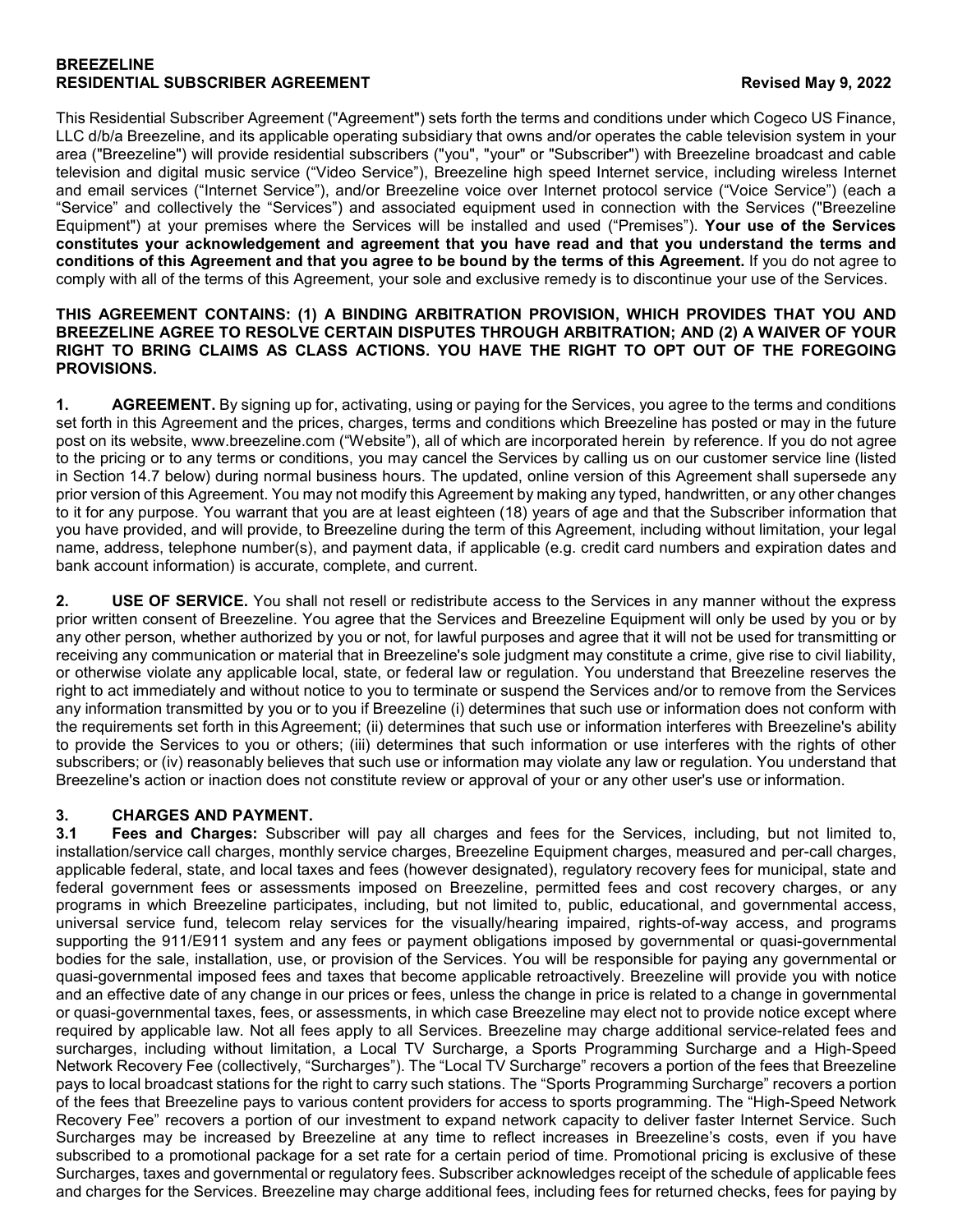phone through a live agent, and fees for providing paper bills. A list of applicable fees is available by calling our customer service number listed in Section 14.7. Subject to applicable law, Breezeline will have the right from time to time to change the amount of fees and charges and/or its method of invoicing for Services at its discretion. Such changes may include imposing fees and charges for new services or features. Monthly service, equipment and other fees will be payable monthly in advance while usage based charges (for example, international calls associated with Voice Service) will be billed in arrears. Installation and other charges will be billed according to Breezeline's then current invoicing policies.

**3.2 Monthly Invoices:** Breezeline will issue a summary invoice statement to you monthly. All charges are due on the date specified on your monthly invoice. Unless you are subject to a minimum term arrangement, Services are provided to you on a month-to-month basis. You will generally be invoiced monthly, in advance, for recurring service charges, Breezeline Equipment charges, and fees. Your first invoice may include pro-rated charges from the date you first begin receiving Services, as well as monthly recurring charges for the next month and charges for non-recurring services you have received. You may be invoiced for some Services individually after they have been provided to you; these include, but are not limited to, measured and per-call charges and charges for pay-per-view movies or events, interactive television and e-commerce. If you receive Services under a promotion, then-current standard charges for the Services will apply after the promotional period ends. Breezeline does not waive it rights to collect the full balance owed to Breezeline by accepting partial payment. Breezeline will apply the partial payment to the outstanding charges in the amounts and proportions that Breezeline determines.

**3.3 Credit Cards; Direct Debit/Electronic Funds Transfer:** Subject to acceptance by Breezeline, Subscriber may opt to authorize Breezeline to charge all amounts payable by Subscriber to Breezeline via Subscriber's credit card, direct debit, or electronic funds transfer. By choosing any of these options, Subscriber authorizes Breezeline to continue charging, debiting or transferring amounts due for all monthly fees (including, without limitation, monthly service fees and Breezeline Equipment charges, as well as applicable taxes and fees), and any other charges incurred by Subscriber which are payable to Breezeline pursuant to this Agreement, until you withdraw consent. You agree to inform Breezeline immediately of any change in your credit card (including without limitation, a change in expiration date), direct debit, electronic funds transfer or bank account information. Use of any credit card to pay for the Service is governed by the applicable card issuer agreement. If we do not receive payment from your credit card issuer, you agree to pay all amounts due upon demand. If you pay by check you authorize us to collect your check electronically. You agree that you may not amend or modify this Agreement with any restrictive endorsements (such as "paid in full"), or other statements or releases on or accompanying checks or other payments accepted by us and any such notations shall have no legal effect.

**3.4 Late Payments or Failure to Pay:** If payment is not received by the due date stated on your invoice, late fees and/or collection charges may be assessed against you and your Services may be suspended, downgraded, restricted, cancelled, or terminated without notice. Service suspension, restriction, or termination could result in loss of your Breezeline provided telephone number and/or email address associated with your Services. You may be required to pay a reconnect fee, activation fee, and/or a security deposit, in addition to all past due charges, before the Services are reconnected.

**3.5 Collection Costs:** If Breezeline is required to use a collection agency or attorney to collect moneys owed by you or to assert any other right Breezeline may have against you, you agree to pay the reasonable costs of collection or other action. These costs include, but are not limited to, any collection agency's fees, reasonable attorney's fees, and arbitration or court costs.

**3.6 Fees Not Considered Interest or Penalties:** Any late fees and related fees, charges, and assessments due to late payment or nonpayment are not interest, credit service charges, or finance charges. Such fees, charges, and assessments are not penalties. Rather, they are liquidated damages intended to be a reasonable advance estimate of Breezeline's costs resulting from late payments and nonpayment. These costs will be difficult to calculate or to predict at the time such late fees and related fees, charges, and assessments are set, because Breezeline cannot know in advance (i) whether you will pay for the Services on a timely basis; (ii) if you do pay late, when you will actually pay; and (iii) what costs Breezeline will incur because of your late payment or nonpayment.

**3.7 Invoicing Errors:** Subject to applicable law, you must notify Breezeline of any invoicing errors or other requests for refund within thirty (30) days of the date on the invoice. You understand that, from time to time, Breezeline may inadvertently fail to invoice you for charges or fees incurred by you in connection with your use of the Service. In such an event, you agree to pay any such charges or fees when invoiced by Breezeline, without regard to when those charges or fees were incurred by you.

### **3.8 Our Right to Make Credit Inquiries: YOU AUTHORIZE BREEZELINE TO MAKE INQUIRIES AND TO RECEIVE INFORMATION ABOUT YOUR CREDIT HISTORY WITH OTHERS, ENTER THIS INFORMATION IN YOUR FILE, AND DISCLOSE THIS INFORMATION TO CREDIT REPORTING AGENCIES AND SIMILAR THIRD PARTIES.**

**3.9 Voice Service; Minutes of Use Rounded up to the Next Full Minute:** Any fractional minute of use of the Voice Service will be rounded up to the next full minute at the end of each call for usage and invoicing purposes and, if applicable, for calculating International calling minutes. For example, if the first call lasts 1 minute and 5 seconds and the next call last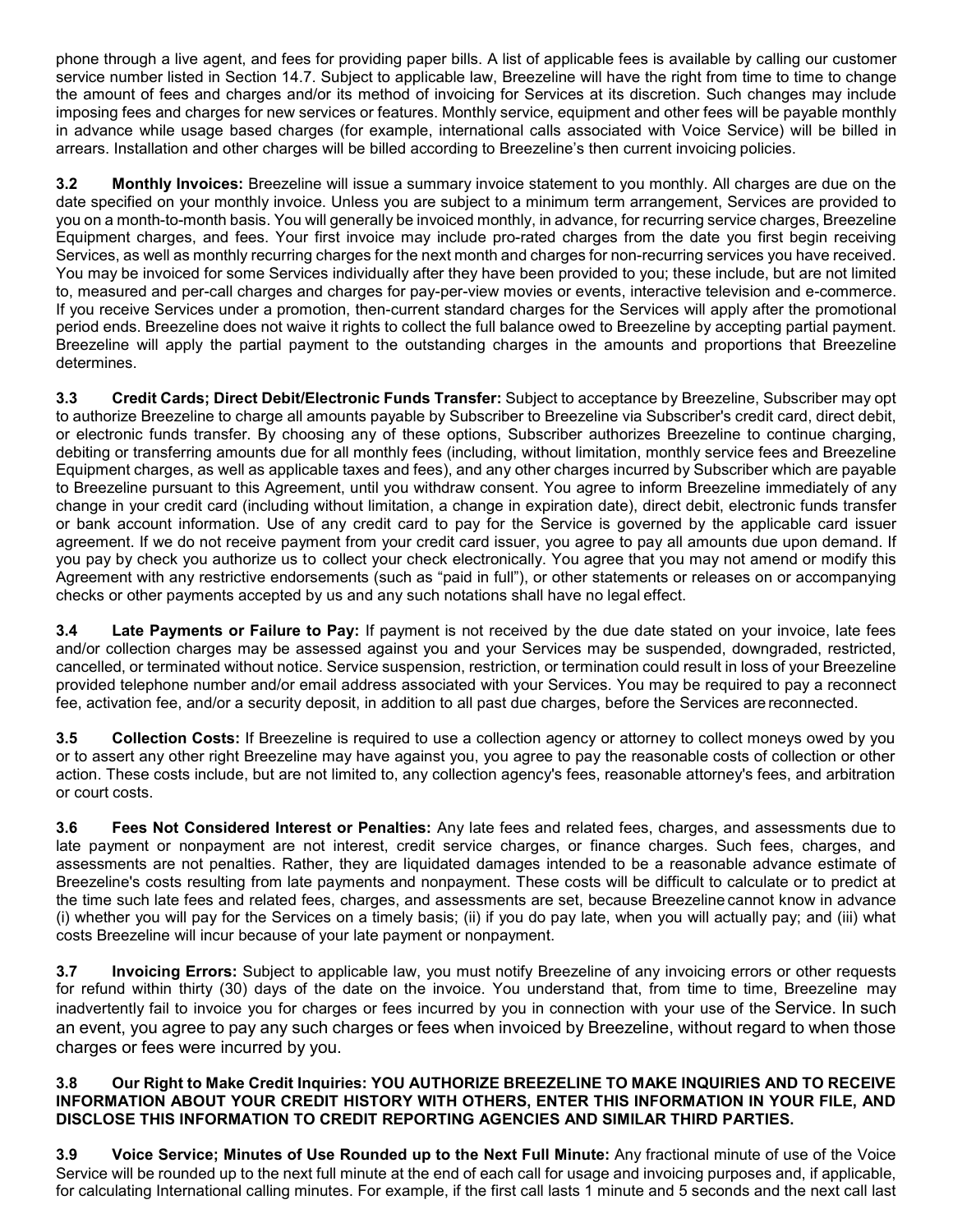3 minutes and 38 seconds, the first call will be counted as 2 minutes and the second call would be counted as 4 minutes, for a total of 6 minutes for usage, plan and invoicing purposes.

**3.10 Early Termination Charges:** Breezeline may offer promotional discounted rates that require you to agree to a term commitment as a condition of receiving service at a discount. If you entered into a term commitment contract, you have received certain benefits from us in exchange for any Service commitment greater than one month. If we terminate your service for nonpayment or other default before the end of the Service commitment period, or if you terminate your service for any reason other than (a) in accordance with our cancellation policy; or (b) pursuant to a change of terms, conditions or rates as set forth herein, you agree to pay us, in addition to all other amounts owed, an early termination fee in the amount specified in the promotion to which you subscribed ("Early Termination Charge"). The Early Termination Charge is not a penalty, but rather a charge to compensate us for your failure to satisfy the Service commitment on which your promotional rate is based. AFTER YOUR SERVICE COMMITMENT PERIOD ENDS, THIS AGREEMENT SHALL AUTOMATICALLY RENEW ON A MONTH-TO-MONTH BASIS AT BREEZELINE'S THEN-CURRENT RETAIL RATE FOR THE APPLICABLE SERVICES UNTIL EITHER PARTY GIVES NOTICE PURSUANT TO THE TERMINATION PROVISIONS HEREIN. Such Early Termination Charges may be waived, at the sole discretion of Breezeline, and may be waived if you can demonstrate that you have moved outside of Breezeline's service area. You may terminate any term commitment agreement within ten (10) days of entering into such agreement without paying the Early Termination Charge.

**3.11 Prior Accounts:** Subscriber warrants that no outstanding balances are owed to Breezeline from previous accounts with Breezeline. If Breezeline finds a prior account with Subscriber that has outstanding balances owed to Breezeline, then Breezeline may apply any funds received to that prior account or transfer the outstanding balance from the prior account to the new Subscriber account.

**3.12 Charges for Online Services, Internet Transactions or Additional Third Party Charges:** Through use of the Internet Service, you may access certain information, content, products, and services of other third-parties, for which there is a charge. You agree that you are solely responsible for all fees or charges for these online services, products or information. In addition, you are solely responsible for protecting the security of credit card information provided in connection with any such transactions.

# **4. EQUIPMENT AND HOME WIRING.**

**4.1 Breezeline Equipment:** The set-top box unit, cable modem and/or other Breezeline Equipment delivered to you and/or installed on your Premises to receive the Services shall remain the property of Breezeline. You assume the risk of loss, theft or damage to Breezeline Equipment at all times prior to the removal of Breezeline Equipment by Breezeline or return of Breezeline Equipment by you. A valid credit card or cash deposit may be required as a condition for the provision of certain equipment. You must use Breezeline Equipment to access the Services. The monthly rental fee is listed on the price list. Please contact our Customer Service team, as set forth in Section 14.7, to obtain a price list. You agree to return Breezeline Equipment to Breezeline within ten (10) days, if your Service is terminated or cancelled by either you or Breezeline. You agree not to sell, transfer, lease, encumber, or assign all or any part of Breezeline Equipment to any third party. You agree to pay Breezeline the cost of the full replacement of any Breezeline Equipment if such Breezeline Equipment or part thereof is lost, stolen, unreturned, damaged (excluding normal wear and tear), sold, transferred, leased, encumbered, assigned or if for any other reason you fail to return Breezeline Equipment at the end of your Service. You further agree not to tamper with Breezeline Equipment or change its identifier or electronic serial number or address. You acknowledge that Breezeline Equipment is merely a means for Breezeline to provide you the Service and that Breezeline may remove or change it at Breezeline's discretion. You agree not to use Breezeline Equipment for any purpose other than to use the Service in accordance with this Agreement.

**4.2 Subscriber Owned Equipment:** Subscriber agrees that Breezeline is not responsible for the operation, maintenance, service or repair of Subscriber's television, computer, media players, speakers, receivers, cable modem, wireless router, cellphones, tablets, mobile devices, radio or any other consumer electronics, which may, from time to time, be connected to the Services. "Customer Equipment" means software, hardware or services that you elect to use in connection with the Service(s) or Breezeline Equipment that is not provided or leased by us. You agree to allow us and our agents the rights to insert CableCARDs and other hardware in the Customer Equipment, send software and/or "downloads" to the Customer Equipment and install, configure, maintain, inspect and upgrade the Customer Equipment. You warrant you are either the owner of the Customer Equipment or that you have the authority to give us access to the Customer Equipment. If you are not the owner of the Customer Equipment, you are responsible for obtaining any necessary approval from the owner to allow us and our agents to access the Customer Equipment to perform the activities described in this paragraph. Customer Equipment that does not meet our minimum technical or other specifications constitutes "Incompatible Equipment", including, but not limited to, modems not currently certified by us as compatible with Internet Service or Voice Service; Customer Equipment, including, but not limited to: certain fax machines, dial-up modems, rotary-dial phone handsets, answering machines, and traditional Caller ID units. We reserve the right to deny support for the Service(s) and/or terminate Service(s) if you use Incompatible Equipment. NEITHER WE NOR ANY OF OUR AFFILIATES, SUPPLIERS OR AGENTS WARRANTS THAT INCOMPATIBLE EQUIPMENT WILL ENABLE YOU TO SUCCESSFULLY INSTALL, ACCESS, OPERATE OR USE THE SERVICE(S). YOU ACKNOWLEDGE THAT INSTALLATION, ACCESS, OPERATION OR USE OF INCOMPATIBLE EQUIPMENT COULD CAUSE CUSTOMER EQUIPMENT TO FAIL TO OPERATE OR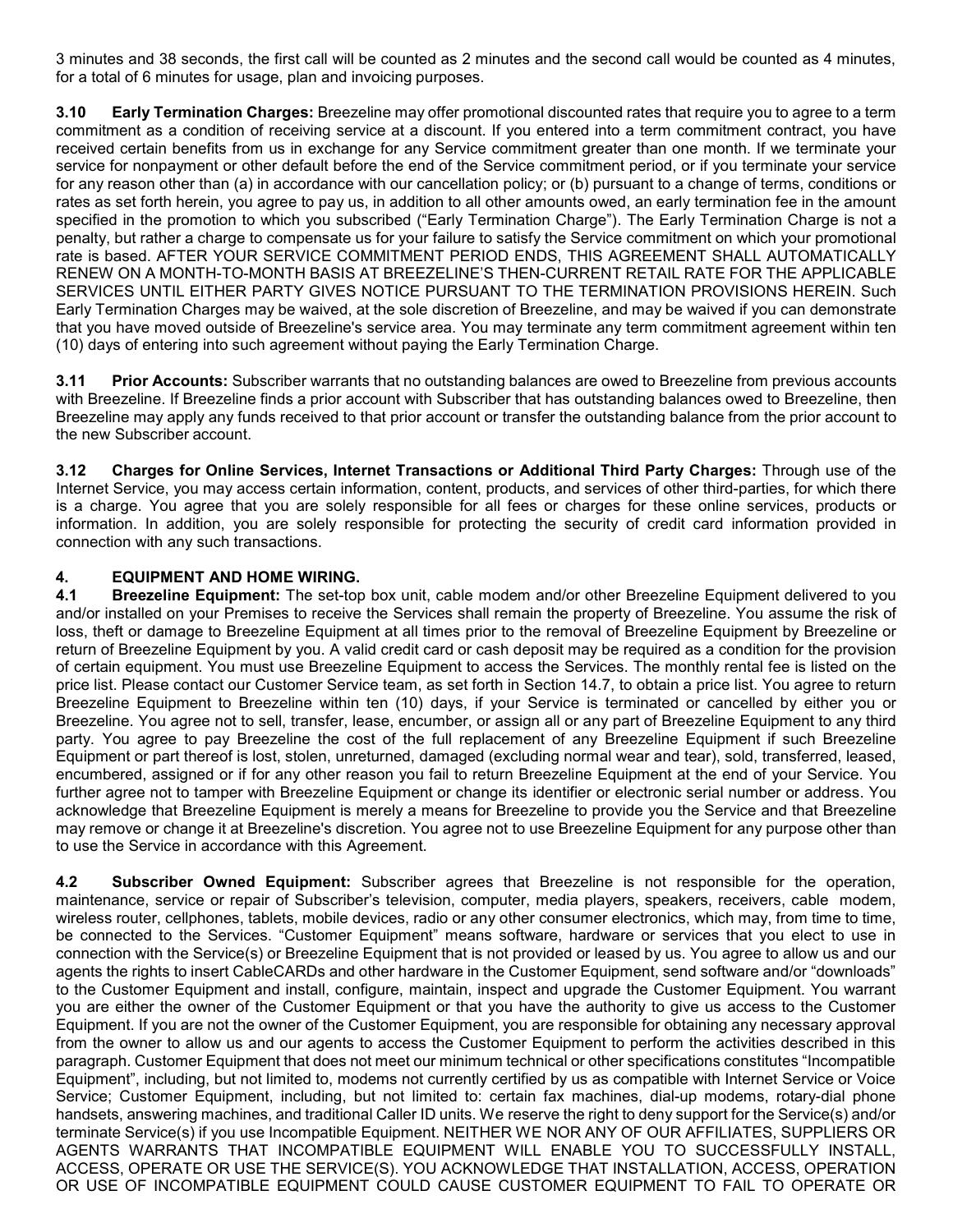CAUSE DAMAGE TO CUSTOMER EQUIPMENT, YOU, YOUR PREMISES OR BREEZELINE EQUIPMENT. NEITHER WE NOR ANY OF OUR AFFILIATES, SUPPLIERS OR AGENTS SHALL HAVE ANY LIABILITY WHATSOEVER FOR ANY SUCH FAILURE OR DAMAGE.

**4.3 Home Wiring:** You may install wiring inside your Premises ("Home Wiring"), such as additional cable wiring and outlets, provided it does not interfere with the normal operations of Breezeline's wiring and network. If you have Breezeline install or repair Home Wiring, Breezeline will charge you for that installation or repair. Regardless of who installed it, Breezeline considers the Home Wiring your property or the property of whomever owns the Premises. Accordingly, you are responsible for the repair and maintenance of the Home Wiring, unless you and Breezeline have agreed otherwise in writing. If you do not own the Premises, contact your landlord or building manager about the installation, repair or maintenance of Home Wiring. For multiple dwelling units or commercial installations, the Home Wiring shall not be deemed a fixture or part of the Subscriber's Premises unless the Subscriber purchases the Home Wiring when Services are terminated.

**5. ACCESS.** Subscriber authorizes Breezeline and its employees, agents, contractors, and representatives to enter your Premises in order to install, activate, deactivate, maintain, inspect, repair and remove Breezeline Equipment and the Services. Breezeline will arrange access at reasonable times agreeable to you and Breezeline. You warrant that you are either the owner of the Premises or that you have the authority to give Breezeline access to the Premises. If you are not the owner of the Premises, you are responsible for obtaining any necessary approval from the owner to allow us and our agents into the Premises to perform the activities specified above. In addition, you agree to supply Breezeline or its agent, if requested, the owner's name, address, and phone number and/or evidence that the owner has authorized you to grant access to us and our agents to the Premises. Breezeline shall not be liable for any damage, loss or destruction to your Premises or your property or associated equipment during installation, including but not limited to any damage to, or loss or destruction of, any property, hardware, software, files or data. YOU UNDERSTAND THAT THE INSTALLATION, ACTIVATION, DEACTIVATION, USE, INSPECTION, MAINTENANCE, REPAIR, REPLACEMENT OR REMOVAL OF THE SERVICES OR BREEZELINE EQUIPMENT MAY RESULT IN DAMAGE TO YOUR TELEVISION, COMPUTER(S) OR OTHER HARDWARE, INCLUDING SOFTWARE, SOFTWARE CONFIGURATION AND DATA FILES STORED THEREON. YOU SHALL BE SOLELY RESPONSIBLE FOR BACKING UP ALL EXISTING COMPUTER FILES PRIOR TO THE PERFORMANCE OF ANY OF THE FOREGOING ACTIVITIES.

**6. CHANGES TO SERVICES.** Subject to applicable law, Breezeline has the right to change our Services, Breezeline Equipment and rates or charges, at any time with or without notice. We also may rearrange, delete, add to, or otherwise change programming or features or offerings contained in the Services, including, but not limited to, content, functionality, hours of availability, subscriber equipment requirements, speed, and upstream and downstream rate limitations. Breezeline may notify you of any change by any of the following ways, as determined in our discretion: (1) by posting it at www.breezeline.com; (2) by sending you an email to the address for your account in our records; (3) by mail or delivery service to your address of record; or (4) by including it on or with your bill for Services. You agree that any one of the foregoing will constitute sufficient and effective notice under this Agreement. Because we may from time to time notify you about important information regarding the Service by these methods, you agree it is your responsibility to regularly check your postal mail, email and all postings at [www.breezeline.com. I](http://www.atlanticbb.com/)f any material change negatively affects your Services, you have the right to cancel your Service. If you continue to receive the Services for more than 30 days after the change, you agree to accept the change(s).

### **7. ACKNOWLEDGMENTS AND CONSENTS REGARDING RECORDING OF COMMUNICATIONS, USE OF AUTOMATED DIALING SYSTEMS AND METHOD OF CONTACTING YOU.**

**7.1 Recording of Communications:** You acknowledge and agree that all communications between you and Breezeline may be recorded or monitored by Breezeline for quality assurance or other purposes, subject to applicable law.

# **7.2 Consent to Phone Calls and Texts:**

General: You consent to receiving calls and texts from Breezeline and/or our agents or vendors at the phone number you provide to Breezeline verbally or via our website, email or text (or the phone number that Breezeline issues to you in connection with voice service), as part of our established business relationship, and regardless of whether the phone number is on the federal Do-Not-Call Registry (or state equivalent(s)), for any purpose, including sales, promotions, customer care and/or collections, placed by any means, including autodialed or prerecorded voice calls, and text messages. Consent is not a condition to purchase any goods or services. You may withdraw this authorization by contacting us as set forth in Section 14.7 below. Please note that we are permitted to send service-related text messages to customers such as service notifications, bill reminders, or outage and repair information without your express authorization, but will not do so upon your request. You acknowledge that you are responsible for charges for incoming text messages on your wireless phone(s). By providing a mobile phone number, you confirm that you are the current owner/subscriber of the mobile phone number provided or that the current owner/subscriber of this mobile phone number authorized you to provide this number (collectively, "Current Owner") to Breezeline. You understand that by providing this mobile phone number, the Current Owner consents to being contacted by Breezeline and/or our agents and vendors at the mobile number provided. You agree to notify us immediately if there is any change in the information that you have provided to us, including without limitation any change in your telephone number or mobile telephone number. Failure to do so is a breach of this Agreement.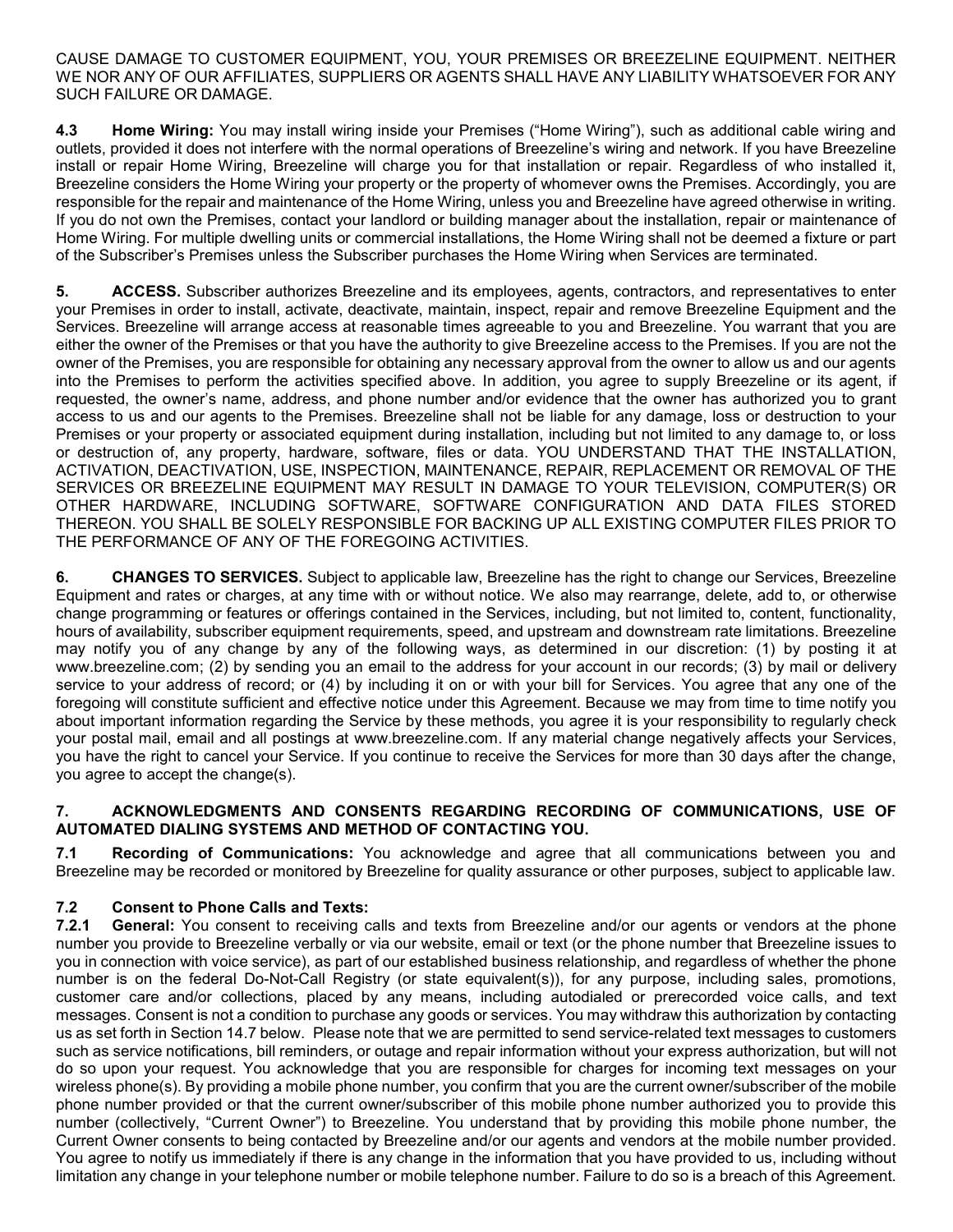**7.2.2 SMS Transactional Texts:** Breezeline in partnership with a third-party may send you from time to time text communications for transactional purposes, such as service notifications, bill reminders, or outage and repair information. We will provide you the option of agreeing to receive such communications by text, along with instructions on how to opt in to receiving future transactional text communications.

**7.2.2.1** When you opt in to receiving future transactional text messages, we will send you a message to confirm your signup. Text **Breezeline** to **96299** to receive Breezeline transactional text messages. **Message frequency varies.**

**7.2.2.2** You may cancel this service at any time. Just text "**STOP**" to **96299**. After you send the message "**STOP**" to us, we will send you a reply message to confirm that you have been unsubscribed. After this, you will no longer receive messages from us.

If you want to join again, just sign up as you did the first time and we will start sending messages to you again.

**7.2.2.3** If at any time you forget what keywords are supported, just text "**HELP**" to **96299**. After you send the message "**HELP**" to us, we will respond with instructions on how to use our service as well as how to unsubscribe.

**7.2.2.4 Participating carriers**: The following mobile phone providers participate in SMS transactional text messaging: AT&T, Sprint, Virgin Mobile, T-Mobile®, MetroPCS, U.S. Cellular®, Verizon Wireless. **Mobile carriers are not liable for delayed or undelivered messages. Message and data rates may apply.**

**7.2.2.5** As always, message and data rates may apply for any messages sent to you from Breezeline and to Breezeline from you. If you have any questions about your text plan or data plan, it is best to contact your wireless provider.

**7.2.2.6** For all questions about the services provided by this short code text messaging program, you can contact us at [https://breezeline.com/email-us-form](https://atlanticbb.com/email-us-form) or call us: 844-574-8435.

**7.2.2.7** If you have any questions regarding customer privacy, please read Breezeline's Customer Privacy Notice at [www.breezeline.com.](http://www.atlanticbb.com/)

**7.2.3 SMS Marketing Texts:** In addition to the communications set forth above, Breezeline may from time to time send you email communications containing marketing and promotional materials about our products and services. We will provide you the option of agreeing to receive marketing text communications to find out more about our products and services, along with instructions on how to opt in to receiving future marketing text communications.

**7.2.3.1** When you opt in to receiving future marketing text messages, we will send you a message to confirm your signup. Text **Breezeline** to **20470** to receive Breezeline marketing text messages. **Message and data rates may apply. You will receive a maximum of 3 text messages per month.** 

**7.2.3.2** You may cancel this service at any time. Just text "**STOP**" to **20470**. After you send the message "**STOP**" to us, we will send you a reply message to confirm that you have been unsubscribed. After this, you will no longer receive messages from us.

If you want to join again, just sign up as you did the first time and we will start sending messages to you again.

**7.2.3.3** If at any time you forget what keywords are supported, just text "**HELP**" to **20470**. After you send the message "**HELP**" to us, we will respond with instructions on how to use our service as well as how to unsubscribe.

**7.2.3.4 Participating carriers**: The following mobile phone providers participate in SMS text messaging: AT&T, Verizon Wireless, Sprint, T-Mobile, U.S. Cellular, Boost Mobile, MetroPCS, Virgin Mobile, Alaska Communications Systems (ACS), Appalachian Wireless (EKN), Bluegrass Cellular, Cellular One of East Central, IL (ECIT), Cellular One of Northeast Pennsylvania, Cricket, Coral Wireless (Mobi PCS), COX, Cross, Element Mobile (Flat Wireless), Epic Touch (Elkhart Telephone), GCI, Golden State, Hawkeye (Chat Mobility), Hawkeye (NW Missouri), Illinois Valley Cellular, Inland Cellular, iWireless (Iowa Wireless), Keystone Wireless (Immix Wireless/PC Man), Mosaic (Consolidated or CTC Telecom), Nex-Tech Wireless, NTelos, Panhandle Communications, Pioneer, Plateau (Texas RSA 3 Ltd), Revol, RINA, Simmetry (TMP Corporation), Thumb Cellular, Union Wireless, United Wireless, Viaero Wireless, and West Central (WCC or 5 Star Wireless). Per T-Mobile's subscription policies, T-Mobile is not liable for delayed or undelivered messages.

**7.2.3.5** As always, message and data rates may apply for any messages sent to you from Breezeline and to Breezeline from you. If you have any questions about your text plan or data plan, it is best to contact your wireless provider.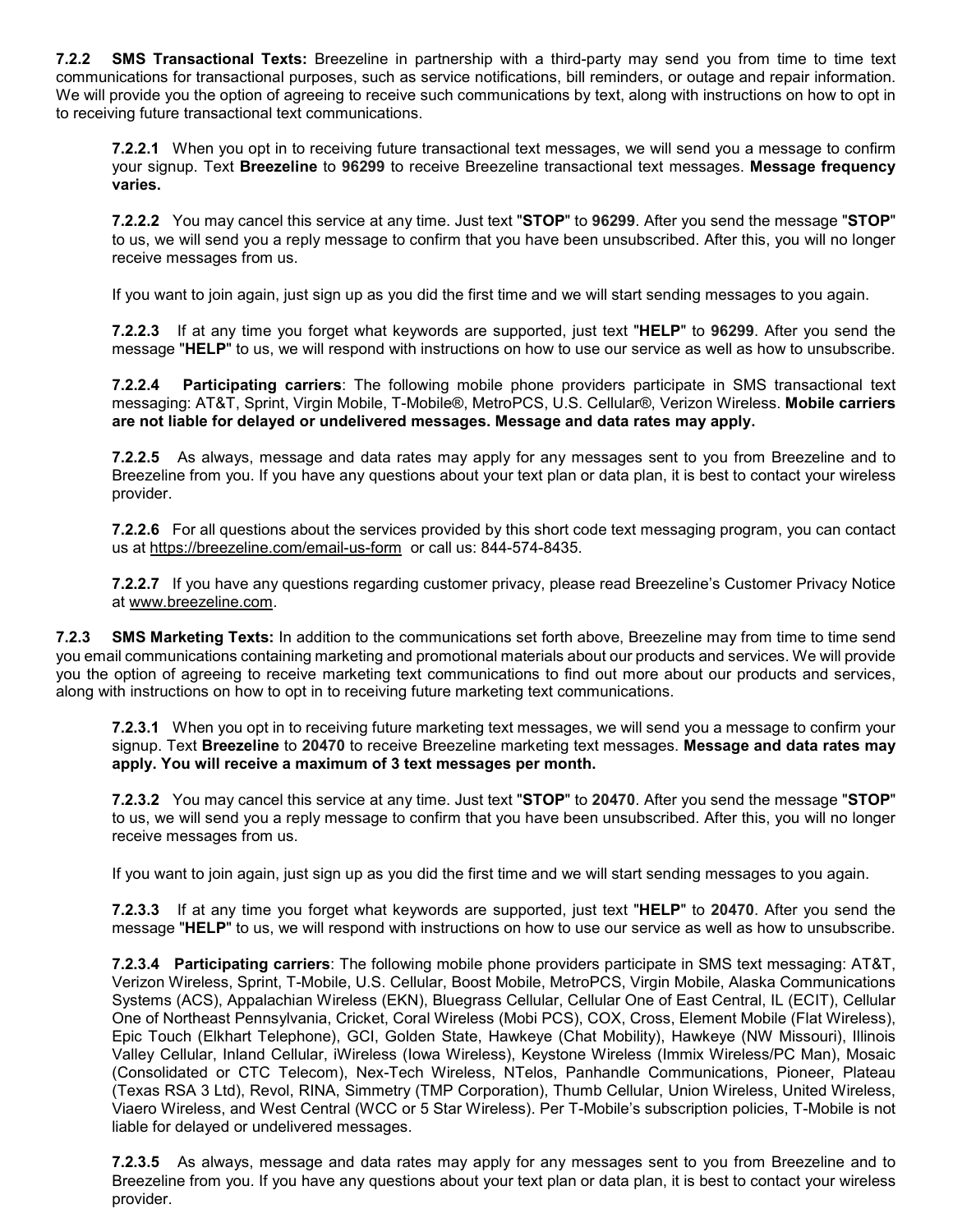**7.2.3.6** For all questions about the services provided by this short code text messaging program, you can contact us at [https://breezeline.com/email-us-form](https://atlanticbb.com/email-us-form) or call us: 844-574-8435.

**7.2.3.7** If you have any questions regarding customer privacy, please read Breezeline's Customer Privacy Notice at [www.breezeline.com.](http://www.atlanticbb.com/)

**7.3 Consent to Contact by Email:** You consent to Breezeline emailing you, at any email address, including that of a wireless or mobile device, that you provide to Breezeline (or that Breezeline issues to you in connection with Internet Service), for any purpose, including the marketing of Breezeline's current and future services. If your wireless or mobile provider charges you for receipt of such messages, you acknowledge and agree that you are responsible for paying such charges. You may revoke this authorization insofar as it relates to marketing messages at any time by calling or writing Customer Service, as set forth in Section 14.7. By signing up for electronic billing statements, you agree that Breezeline may communicate with you at the email address utilized for receipt of such electronic billing statements.

**7.4 Consent to Electronic Notice:** You agree that unless otherwise specified, all notices required or contemplated hereunder will be provided by Breezeline by such means as Breezeline shall determine in its discretion. Without limiting the foregoing, you agree that Breezeline may provide any notices required or contemplated hereunder or by applicable law, including notice of changes to any of the following: 1) this Agreement; 2) the Customer Privacy Notice; or 3) Breezeline's rates and services, by electronic means (including email or online posting). An online version of this Agreement and the Customer Privacy Notice, as so changed from time to time, will be accessible at [www.breezeline.com o](http://www.atlanticbb.com/)r another online location designated by Breezeline, or can be obtained by calling Customer Service, as set forth in Section 14.7.

**7.5 Consent to Use of Automated Dialing System:** Breezeline (or persons acting on Breezeline's behalf) may use automated dialing systems or artificial or recorded voices to contact you or leave you messages if the call goes to voicemail. Breezeline may use automated dialing systems to call and/or text you regarding service outages impacting your area, confirm service appointments, conduct customer satisfaction surveys or to remind you to pay overdue invoices, as well as other service-related matters.

**YOUR RIGHT TO WITHDRAW CONSENT TO USE OF AUTOMATED DIALING SYSTEM:** IF YOU DO NOT WISH TO RECEIVE CALLS, MESSAGES OR TEXTS FROM BREEZELINE VIA AUTOMATED DIALING SYSTEMS OR PRE-RECORDED MESSAGES ON YOUR CELLULAR PHONE, YOU MAY CONTACT US BY PHONE, MAIL OR THE WEBSITE THROUGH THE CONTACT INFORMATION SET FORTH IN SECTION 14.7 BELOW TO OPT OUT OF SUCH AUTOMATIC CALLS. YOU AGREE TO ALLOW BREEZELINE THIRTY (30) DAYS TO HONOR YOUR REQUEST, AND FURTHER AGREE THAT BREEZELINE WILL NOT BE LIABLE FOR ANY CALLS OR TEXTS TO YOU IN THE INTERIM.

**7.6 Other Consents:** Breezeline may ask you to provide consents or authorizations through electronic means, such as email, the Website or through your equipment (for instance, using your remote control to purchase a VOD movie, to request information regarding an advertiser's products or to "opt in" to a consumer study, and any consent or authorization Breezeline receives through electronic means from your Premises shall be deemed to have been authorized by you.

**7.7 Email Address for Notice:** Upon Breezeline's request, you will provide Breezeline with a current email address that you regularly check so that Breezeline may provide notices and communications to you at that address.

**7.8 Survival of Contact Rights:** Breezeline's right to contact you as described in this Section survives the termination of this Agreement.

### **8. TERMINATION, SUSPENSION, AND TRANSFER OF SERVICE.**

**8.1 Termination of Service by Subscriber:** Subject to any obligations under a minimum term agreement, you may terminate this Agreement for any reason at any time by calling Breezeline's customer service department. To avoid any invoicing misunderstanding, telephone requests for termination should be followed up in writing. Upon termination, Breezeline may charge additional fees on any unpaid balance. Breezeline reserves the right to continue invoicing for Services through the end of the invoice cycle or until all Breezeline Equipment has been returned, whichever occurs first. The replacement costs for any unreturned Breezeline Equipment and any early termination fees will be posted to Subscriber's account once invoicing ends. In the event that Breezeline Equipment is destroyed, damaged, lost or stolen, or not returned to Breezeline upon termination of Services, Subscriber shall be liable to Breezeline for the full replacement cost of any unreturned Breezeline Equipment. Subscriber understands and agrees that any security deposit amounts may be used solely at the discretion of Breezeline to offset any outstanding balance and or the cost of any unreturned Breezeline Equipment. Further, Subscriber understands and agrees that Breezeline may charge Subscriber's credit card on file at termination of Services in the amount of any outstanding balance and/or for the cost for any unreturned Breezeline Equipment, in accordance with applicable law. All applicable fees and charges will accrue until the date of termination, including any applicable Early Termination Charges if applicable.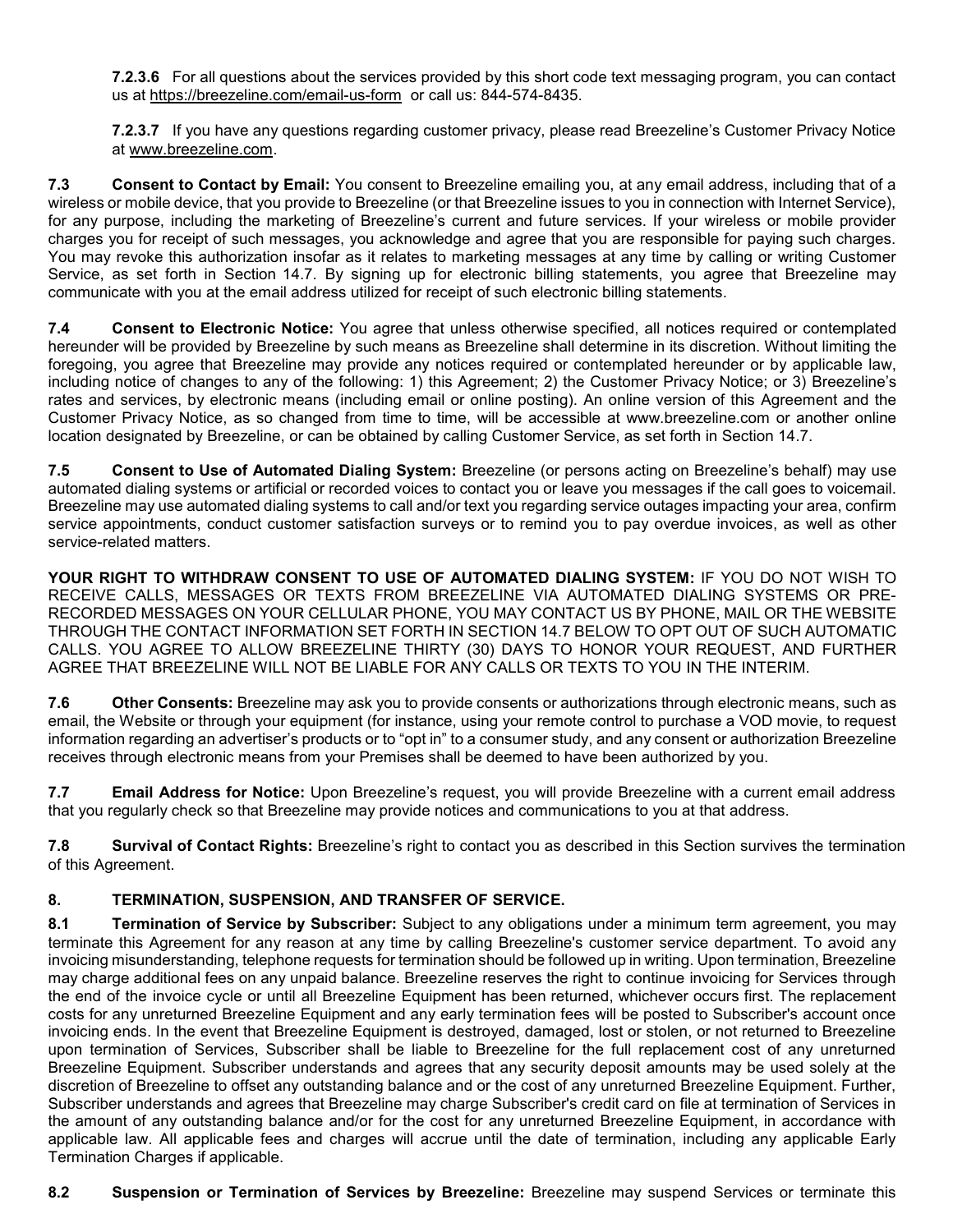Agreement for any reason. If Breezeline suspends Services or terminates this Agreement because you failed to comply in full with any term of this Agreement, Breezeline may do so at any time with or without notice to you. If you reinstate any or all Services after suspension or termination, Breezeline may require you to pay a reconnection fee, installation fee and/or service activation fee. These fees are in addition to all past due charges and other fees. Reconnection of the Services is subject to Breezeline's credit policies, this Agreement and applicable law.

**8.3 Obligation Upon Termination of Agreement:** You agree that upon termination of this Agreement you will (i) immediately cease use of the Services and Breezeline Equipment; (ii) pay in full all applicable outstanding charges; and (iii) promptly return Breezeline Equipment to Breezeline.

# **9. DISCLAIMER OF WARRANTIES AND LIMITATION OF LIABILITY.**

**9.1 No Warranty:** YOU AGREE THAT YOUR USE OF THE SERVICES AND ANY BREEZELINE EQUIPMENT IS AT YOUR SOLE RISK. THE SERVICES AND BREEZELINE EQUIPMENT ARE PROVIDED ON AN "AS-IS" BASIS, WITHOUT WARRANTIES OF ANY KIND, INCLUDING WITHOUT LIMITATION ANY WARRANTIES OF NON-INFRINGEMENT, PERFORMANCE, FITNESS FOR A PARTICULAR PURPOSE AND MERCHANTABILITY. BREEZELINE DOES NOT WARRANT UNINTERRUPTED USE OF THE SERVICES OR THAT THE SERVICES OR BREEZELINE EQUIPMENT WILL OPERATE AS REQUIRED, UNINTERRUPTED, OR ERROR FREE. EXCEPT AS PROVIDED BELOW, YOUR SOLE REMEDY FOR SERVICE INTERRUPTION SHALL BE LIMITED TO A PRORATED CREDIT UPON REQUEST ONLY IN THE EVENT OF COMPLETE FAILURE OF THE SERVICES DUE TO A TECHNICAL MALFUNCTION FOR TWENTY-FOUR (24) CONSECUTIVE HOURS OR MORE. TO QUALIFY FOR SUCH CREDIT, YOU MUST REQUEST THE CREDIT FROM BREEZELINE WITHIN THIRTY (30) DAYS OF THE FAILURE. CREDITS SHALL BE APPLIED ONLY AGAINST CURRENT AND FUTURE FEES PAYABLE BY YOU FOR THE SERVICES AND ANY CREDITS PROVIDED BY BREEZELINE ARE AT OUR SOLE DISCRETION AND IN NO EVENT SHALL CONSTITUTE OR BE CONSTRUED AS A COURSE OF CONDUCT BY BREEZELINE. BREEZELINE DOES NOT WARRANT THAT THE SERVICES OR BREEZELINE EQUIPMENT WILL BE FREE OF VIRUSES OR OTHER HARMFUL COMPONENTS. BREEZELINE DOES NOT WARRANT THAT ANY INFORMATION, DATA OR FILES YOU SEND OR RECEIVE VIA THE SERVICES WILL BE FREE FROM UNAUTHORIZED ACCESS BY OTHERS OR THAT OTHER USERS WILL BE UNABLE TO GAIN ACCESS TO SUCH INFORMATION, DATA OR FILES. BREEZELINE DOES NOT WARRANT THAT ANY DATA OR FILES SENT BY OR TO YOU WILL BE TRANSMITTED IN UNCORRUPTED FORM OR WITHIN A REASONABLE PERIOD OF TIME.

For Connecticut Residents: In the event of an interruption of Video Service of more than twenty four (24) consecutive hours and of which we have received actual notice, a credit will be issued to your Video Service monthly service charges for the length of time Video Service was interrupted. Please contact Customer Service (as listed in Section 14.7) to request a credit.

For Maine Residents: In the event Video Service is interrupted for more than six (6) consecutive hours in a thirty (30) day period, you may request a pro-rata credit or refund by calling us at the number set forth in Section 14.7.

For New York Residents: In the event Video Service is interrupted for at least four (4) continuous hours, except where caused by Subscriber, a credit equal to one day will be issued to your Video Service monthly service charges. Please call us at the number set forth in Section 14.7 to request a credit.

For Ohio Residents: In compliance with applicable Ohio laws and regulations, Breezeline will adhere to the following Subscriber service and disruption standards with respect to Video Services provided to its Subscribers receiving Video Services in Ohio: (1) Breezeline will restore Video Service within seventy-two (72) hours after a Subscriber reports a Video Service interruption or other problem if the cause was not a natural disaster; (2) Upon a report by a Subscriber of a Video Service interruption and if the interruption is caused by Breezeline and lasts for more than four (4) hours in a given day, Breezeline will give the customer a credit in the amount of the cost of each such day's Video Service as would be billed to the Subscriber; (3) Upon a report by a Subscriber of a Video Service interruption and if such interruption is not caused by Breezeline and lasts for more than twenty-four (24) consecutive hours, Breezeline shall give the Subscriber, for each hour of Video Service interruption, a credit in the amount of the cost of per hour for the Video Service as would be billed to the customer; (4) Breezeline shall give the Subscriber at least thirty (30) days' advance written notice before removing a channel from Breezeline Video Service, but no such notice is required if Breezeline must remove the channel because of circumstances beyond its control; (5) Breezeline shall give the Subscriber at least ten (10) days' advance written notice of a disconnection of all or part of the Subscriber's Video Service, except if any of the following apply: (a) disconnection has been requested by the Subscriber, (b) disconnection is necessary to prevent theft of Video Service, (c) disconnection is necessary to prevent the use of Video Service through fraud, (d) disconnection is necessary to reduce or prevent signal leakage as described in 47 C.F.R. 76.611; (6) Breezeline shall not establish a due date earlier than fourteen (14) days after a Video Service bill is issued; (7) Breezeline shall not disconnect all or part of a Subscriber's Video Service for failure of the Subscriber to pay any amount of its Video Service bill, until the amount is at least fourteen (14) days past due; (8) Breezeline shall give the Subscriber at least thirty (30) days' advance, written notice before instituting an increase in Video Service rates.

**9.2 Limitation of Liability:** BREEZELINE SHALL HAVE NO LIABILITY, AND WE EXPRESSLY DISCLAIM ANY RESPONSIBILITY WHATSOEVER, FOR ANY DAMAGES TO OR LOSS OR DESTRUCTION OF ANY SOFTWARE, SOFTWARE CONFIGURATION, HARDWARE, DATA OR FILES. IN NO EVENT WILL BREEZELINE BE LIABLE FOR ANY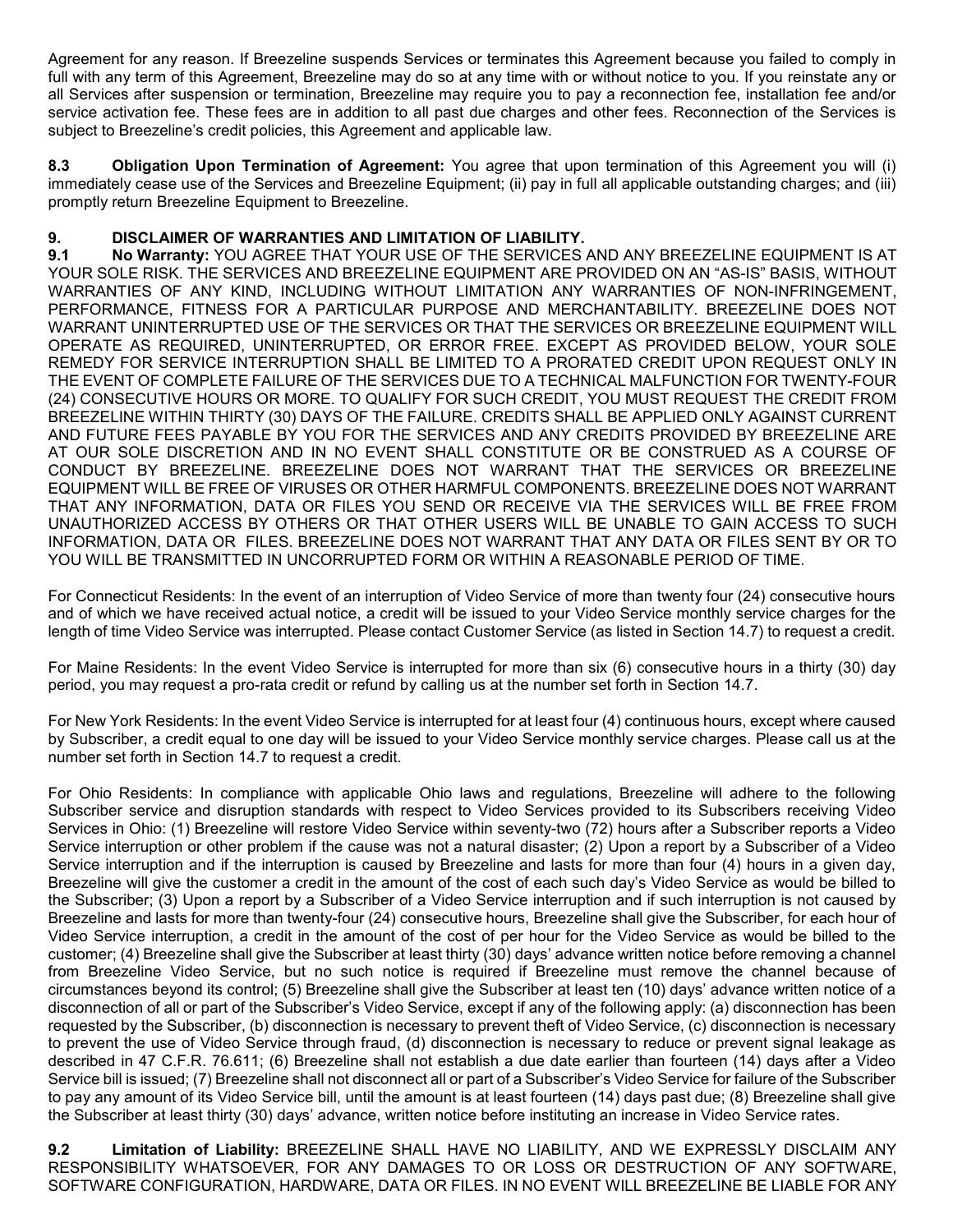DIRECT, INDIRECT, INCIDENTAL, MULTIPLE, PUNITIVE, SPECIAL OR CONSEQUENTIAL DAMAGES INCLUDING WITHOUT LIMITATION ANY LOSS OF PROFITS, LOSS OF EARNINGS, LOSS OF BUSINESS OPPORTUNITIES OR PERSONAL INJURY OR DEATH ARISING OUT OF OR OTHERWISE ARISING IN CONNECTION WITH THE USE OF OR INABILITY TO USE THE SERVICES, THE INSTALLATION, MAINTENANCE, REMOVAL OR FAILURE OF THE SERVICES OR ANY BREEZELINE EQUIPMENT. BREEZELINE SHALL NOT BE LIABLE FOR ANY LOSSES, CLAIMS, DAMAGES, EXPENSES, LIABILITIES OR COSTS (INCLUDING LEGAL FEES) RESULTING, DIRECTLY OR INDIRECTLY, OUT OF, OR IN CONNECTION WITH, ANY ALLEGATION, CLAIM, SUIT OR OTHER PROCEEDING ALLEGING IN WHOLE OR IN PART THAT THE USE OF THE SERVICES OR BREEZELINE EQUIPMENT BY SUBSCRIBER OR ANY OTHER PERSON OR ENTITY INFRINGES THE COPYRIGHT, PATENT, TRADEMARK, TRADE SECRET, CONFIDENTIALITY, PRIVACY, OR OTHER INTELLECTUAL PROPERTY RIGHTS OR CONTRACTUAL RIGHTS OF ANY THIRD PARTY. BREEZELINE'S ENTIRE LIABILITY AND SUBSCRIBER'S EXCLUSIVE REMEDY WITH RESPECT TO THE USE OF THE SERVICES OR ANY BREACH BY BREEZELINE OF ANY OBLIGATION BREEZELINE MAY HAVE UNDER THIS AGREEMENT OR APPLICABLE LAW SHALL BE SUBSCRIBER'S ABILITY TO TERMINATE THE SERVICES OR TO OBTAIN THE REPLACEMENT OR REPAIR OF ANY DEFECTIVE BREEZELINE EQUIPMENT. IN NO EVENT SHALL BREEZELINE'S LIABILITY TO SUBSCRIBER FOR ANY CLAIM ARISING OUT OF THIS AGREEMENT EXCEED THE AMOUNT PAID BY SUBSCRIBER DURING THE PRECEDING THIRTY (30) DAY PERIOD. IN NO EVENT SHALL BREEZELINE BE LIABLE FOR ANY DAMAGES ARISING OUT OF THE ACTS OR OMISSIONS OF THIRD PARTIES, INCLUDING UNDERLYING SERVICE PROVIDERS, OR ANY THIRD-PARTY EQUIPMENT OR SERVICES NOT PROVIDED BY BREEZELINE.

**9.3 Customer's Sole Remedies:** Your sole and exclusive remedies under this Agreement are as expressly set forth in this Agreement. Certain of the above limitations may not apply if your state does not allow the exclusion or limitation of implied warranties or does not allow the limitation or exclusion of incidental or consequential damages. In those states, our liability and of our employees, affiliates, suppliers, agents, contractors, distributors, licensors and business partners is limited to the maximum extent permitted by law.

**9.4 Survivability:** All representations, warranties, indemnifications and limitations of liability contained in this Agreement will survive the termination of this Agreement, as well as any other obligations of the parties hereunder which, by their terms, would be expected to survive such termination or which relate to the period prior to termination.

**10. INDEMNIFICATION.** You agree to indemnify and hold harmless Breezeline from any claims brought against Breezeline related to: (a) your (including multiple users) use of the Services or the violation of this Agreement including, without limitation, the Acceptable Use Policy; (b) the negligence, willful misconduct, violation of a third party's rights, or failure to comply with applicable law; (c) libel or slander resulting from any use of the Service; (d) infringement or misappropriation of any patent, copyrights, trademark, trade name, service mark, trade secret, or other intellectual property rights by you or any other person using the Service through you, including without limitation through combination of the Service with facilities, equipment or services provided or used by you or obtained from third parties; (e) any unauthorized, unlawful or fraudulent use of or access to the Service, except as otherwise provided by applicable law; and (f) any infringement or invasion of the right of privacy of any person or persons, caused or claimed to have been caused, directly or indirectly, by the installation, operation, failure to operate, maintenance, removal, presence, condition or use of the 911 or E-911 service features and the equipment associated therewith, or by the use of any voice services furnished by Breezeline in connection with the 911 or E-911 service, including but not limited to, the telephone number, address or name associated with the telephone used by persons accessing 911 or E-911 service thereunder, and/or that which arises out of the negligence or other wrongful act of you or anyone using the Service through you. The foregoing indemnity obligations exclude damages to the extent caused by the gross negligence or willful misconduct of Breezeline. You agree to pay any attorneys' fees incurred by Breezeline in bringing any action related to the Services or a breach of the terms of this Agreement by you or any other user of your Services or Breezeline Equipment.

**11. SUBSCRIBER INFORMATION AND PRIVACY.** Breezeline will respect your privacy interests, including your right to limit disclosure of certain information to third parties in the manner described in Breezeline Customer Privacy Notice. This document was delivered to you together with other documents relating to the Services, and Breezeline will deliver it to you annually as long as you are receiving Breezeline's Services. You acknowledge that you have received Breezeline's Customer Privacy Notice and that you expressly consent to the terms of that policy. You can view the most current version of the Customer Privacy Notice on the Website. Breezeline reserves the right to amend its policies from time to time.

### **12. THEFT OF SERVICE, LIMITATIONS OF USE, AND INTELLECTUAL PROPERTY RIGHTS.**

**12.1 Obligation to Report Theft of Service:** You are liable for all use of the Services, using your Breezeline Equipment and for any and all stolen Services or unauthorized use of the Services or Breezeline Equipment. You agree to notify Breezeline immediately in writing or by calling Breezeline's Customer Service line, as listed in Section 14.7, if you become aware at any time that Breezeline Equipment is stolen or that your Service is being stolen or used without your authorization. If you fail to notify Breezeline in a timely manner, your Services may be terminated without notice, with additional charges to you.

**12.2 Limitations of Use:** The Services and Breezeline Equipment, including any firmware or software embedded in Breezeline Equipment or used to provide the Services, are protected by trademark, copyright, and/or other intellectual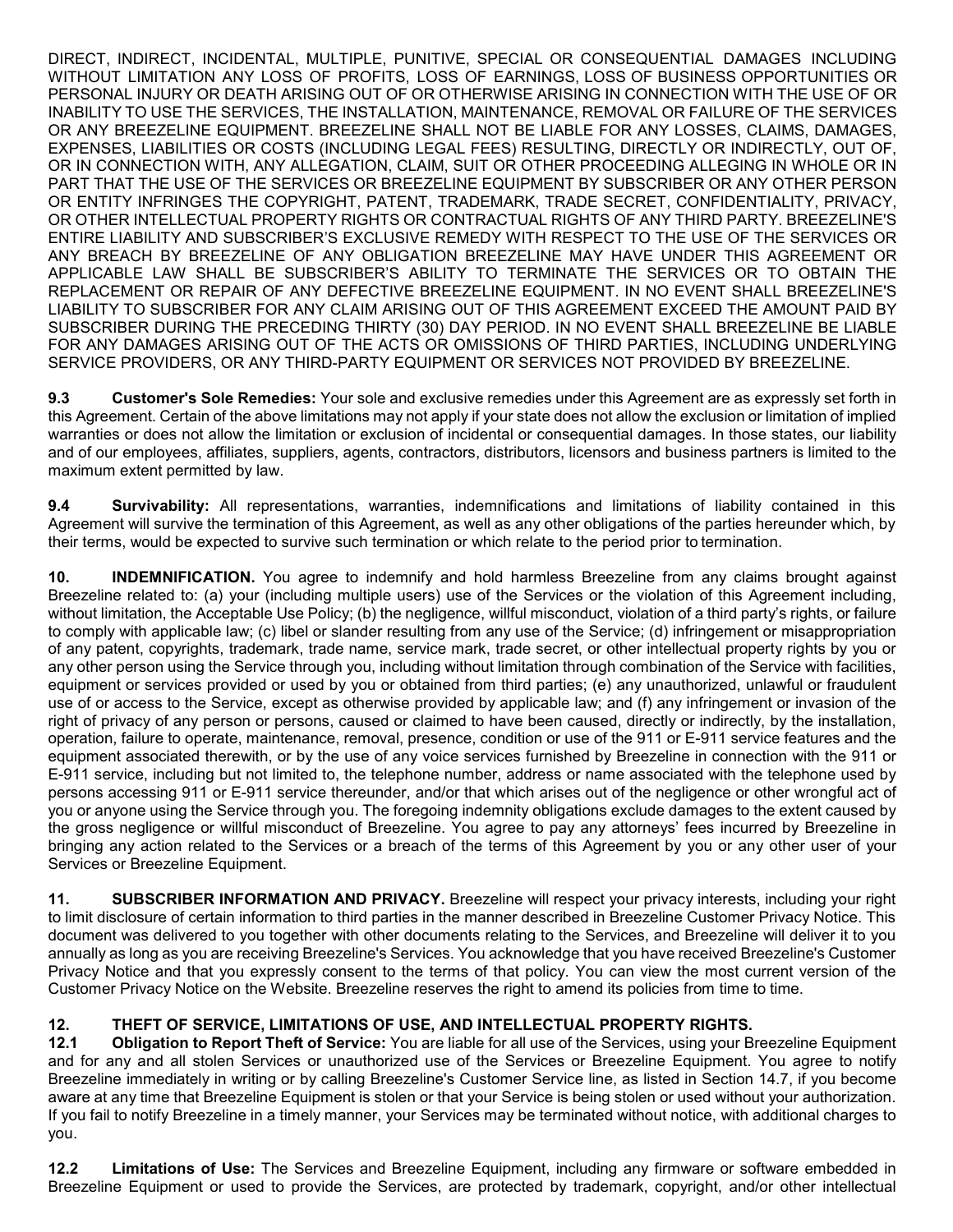property laws and international treaty provisions. You are granted a limited, non-sublicensable, non-transferable revocable license to use such firmware and software in object code form (without making any modification thereto) strictly in accordance with this Agreement. You acknowledge and understand that you are not granted any other license to use the firmware or software embedded in Breezeline Equipment or used to provide the Services. You expressly agree that you will use Breezeline Equipment exclusively in connection with the Services. You shall not reverse, compile, disassemble, or reverse engineer or otherwise attempt to derive the source code from the binary code of the firmware or software. If you decide to use the Services through an interface device not provided by Breezeline, which Breezeline reserves the right to prohibit in particular cases or generally, you warrant and represent that you possess all required rights to use that interface device with the Services, including all software and firmware licenses. You will indemnify and hold harmless Breezeline against any and all liability arising out of your use of such interface device with the Services.

**12.3 Protection of Intellectual Properties:** All Breezeline's Service information, documents, and materials on Breezeline's Website are protected by trademark, copyright, or other intellectual property laws and international treaty provisions. All websites, corporate names, service marks, trademarks, trade names, logos, and domain names of Breezeline are, and shall remain, the exclusive property of Breezeline, and nothing in this Agreement shall grant you the right or license to use any of Breezeline's intellectual properties.

### **12.4 Additional Terms Applicable to TiVo Products and Services.**

**12.4.1 TiVo Set-Top Boxes:** Certain software is contained in your TiVo set-top box. Other software programs may be delivered to your TiVo set-top box by Breezeline or its suppliers from time to time, which your TiVo set-top box will automatically accept. You may use such software solely in executable code form and solely in conjunction with your TiVo set-top box. You must not use any unauthorized software on the TiVo set-top box.

**12.4.2 The TiVo Service:** In the event you have subscribed to services that Breezeline is providing in conjunction with TiVo ("TiVo Service"), you may access and use such TiVo Service only with a product that is authorized to receive the TiVo Service.

Breezeline retains the absolute right to immediately suspend or terminate TiVo Service, and terminate this Agreement, if you breach any provision in this Agreement, if you misuse the TiVo Service, or if you alter your TiVo- enabled software or use the TiVo Service in such a manner as to infringe upon the intellectual property rights of Breezeline, its suppliers or any third party.

**12.4.3 TiVo Web App or other TiVo Soft Client:** TiVo applications are provided for your personal, non-commercial use.

Except to the extent that any such restrictions are prohibited by applicable law, you may not: (i) interfere or attempt to interfere with the proper working of the TiVo application; (ii) attempt to decipher, decompile, reverse engineer, or disassemble any of the software of the TiVo application; (iii) take any steps to defeat any security measures of the TiVo application; or (iv) attempt to copy or download any audio, video, text, or other content from the TiVo application.

**12.4.4 General Provisions:** Any attempt to disassemble, decompile, create derivative works of, reverse engineer, modify, sublicense, distribute or use the TiVo Service, software, application or set-top box (collectively, "TiVo Products") for other purposes is strictly prohibited (except to the extent that any such restrictions are prohibited by applicablelaw).

Breezeline and its suppliers retain title to and ownership of the TiVo Products and certain intellectual property rights in and to the TiVo Products. Breezeline and its suppliers also retain ownership of all copyrights and trademarks in and on the TiVo Products. Without limiting the foregoing, all TiVo copyrights and trademarks are the exclusive property of TiVo Inc. TiVo Inc. is an intended third-party beneficiary of these terms and conditions.

If you fail to comply with these terms, Breezeline may terminate this license to use the TiVo Products.

For TiVoToGo™ functionality: Use of the TiVoToGo™ functionality is for your personal and private use. Unauthorized transfers or distribution of copyrighted works is a violation of these terms and may be a violation of copyright. There are penalties for copyright infringement if you violate applicable copyright laws.

To the extent required by the license for the open source components ("Open Source Software") of the TiVo Products: (i) the terms of such license will apply to such Open Source Software instead of the terms of the license grant in this Section 12.4; and (ii) any restrictions prohibited by such license that are contained in this agreement will not apply to such Open Source Software.

You understand and agree that Breezeline and Breezeline's suppliers have no warranty obligations or other liabilities to you. Except for those liabilities that may not be disclaimed under applicable law, Breezeline disclaims all liability for any liabilities, losses, damages, costs or expenses (whether arising in contract, tort (including negligence) or under any other cause of action) suffered or incurred by any person in connection with the TiVo Products or any act or omission of Breezeline or any of its personnel in connection with the license agreement set forth in this Section 12.4: (i) on behalf of and for the benefit of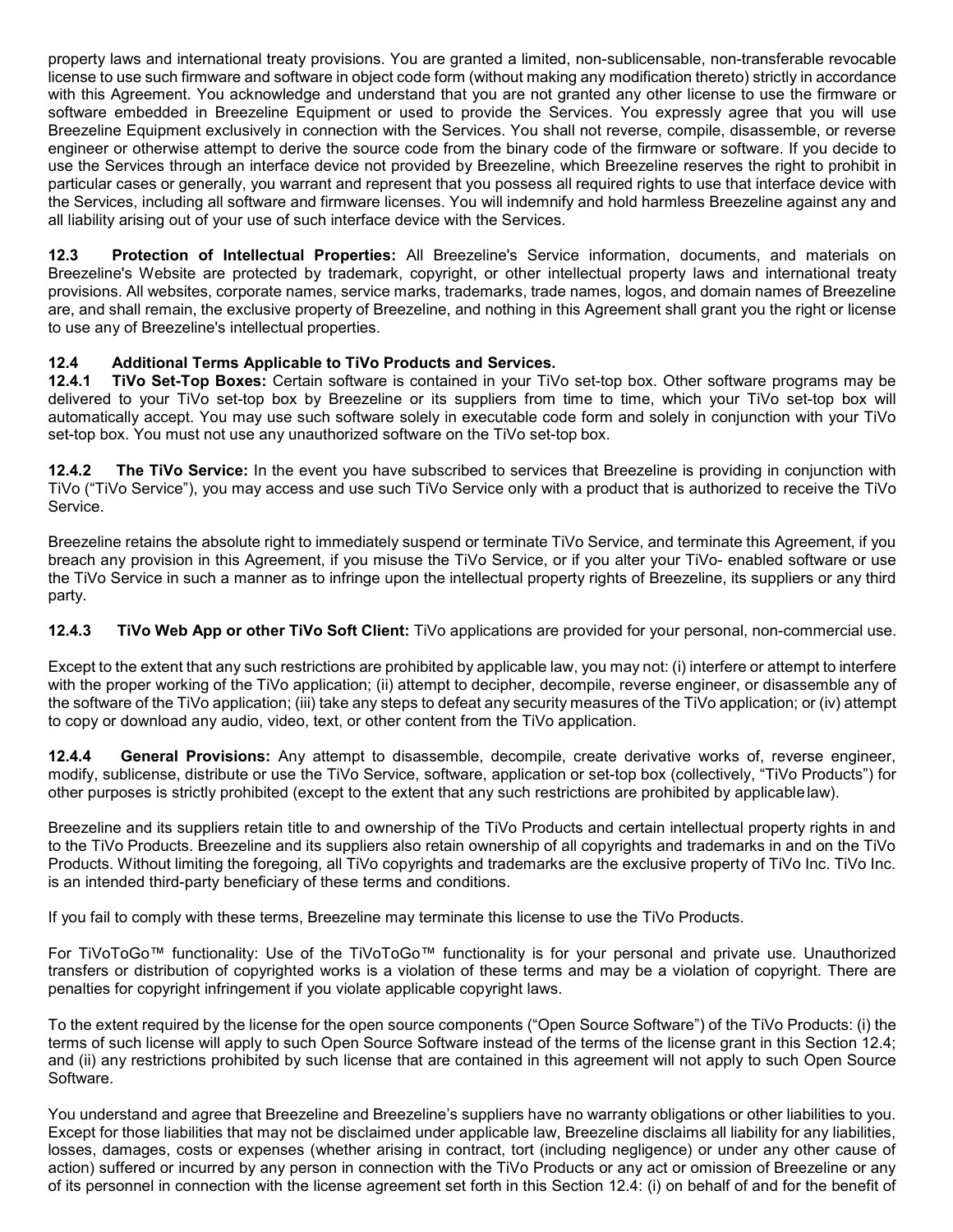Breezeline's suppliers; and (ii) for itself.

### **12.5 Additional Terms Applicable to UltraTV Service.**

**12.5.1 UltraTV Service:** In the event you have subscribed to UltraTV Service (defined below) which Breezeline is providing in conjunction with your Video Service, you may access and use such UltraTV Service only with a product that is authorized to receive the UltraTV Service. "UltraTV Service" includes: (i) authorized Espial Group, Inc. ("Espial") set top box software, and (ii) Ultra TV applications hosted by Espial which can be accessed over the internet.

### **12.5.2**

**General Provisions:** In the event that you are subscribed to UltraTV Service video services that Breezeline is providing in conjunction with Espial, the following terms govern your use of such UltraTV Service:

(a) You shall not upload any content that violates applicable law;

(b) You shall not upload any malicious code or any other code or content intended to interfere with or disrupt the operation of the UltraTV Service;

(c) You shall not upload any content that infringes any third party's intellectual property or other rights (such as personality or publicity rights) or for which they have not procured the necessary rights;

(d) You shall not impersonate any other person or otherwise misinterpret their identity;

(e) You shall not tamper with the UltraTV Service, and in particular shall not tamper with such UltraTV Service in a manner designed to avoid payment for use of such UltraTV Service;

(f) You shall not access the UltraTV Service other than through the authorized subscriber interfaces;

(g) You shall not hack or attempt to reverse engineer the UltraTV Service or attempt to circumvent any security or authentication functions thereof; and

(h) You shall not remove or decommission any Espial set top box software within your applicable authorized set top box.

If you fail to comply with these terms, Breezeline may terminate your license to use the UltraTV Service and products related thereto.

You understand and agree that Breezeline and Breezeline's suppliers have no warranty obligations or other liabilities to you. Except for those liabilities that may not be disclaimed under applicable law, Breezeline disclaims all liability for any liabilities, losses, damages, costs or expenses (whether arising in contract, tort (including negligence) or under any other cause of action) suffered or incurred by any person in connection with the UltraTV Service or any products related thereto, or any act or omission of Breezeline or any of its personnel in connection with the term set forth in this Section 12.5: (i) on behalf of and for the benefit of Breezeline's suppliers; and (ii) for itself.

### **13. BINDING ARBITRATION, WAIVER OF CLASS ACTION AND JURY TRIAL.**

**Arbitration:** Except as expressly permitted by this Agreement, any Dispute (as defined below) involving you and Breezeline that cannot be mutually resolved shall be resolved through individual arbitration rather than through litigation of the Dispute in court. By agreeing to this binding arbitration provision, you may be waiving constitutional or statutory rights. Arbitration means you will have a fair hearing before a neutral arbitrator instead of in a court by a judge or jury. Proceeding in arbitration may also result in limited discovery. An arbitration award is subject to limited review by a court.

**13.2 Dispute:** As used herein, the term "Dispute" means any dispute, claim or controversy between you and Breezeline, its affiliates, and/or each of their respective officers, directors, employees and agents regarding any aspect of your relationship with such parties that has accrued or may hereafter accrue, whether based in contract, statute, regulation, ordinance, tort (including, but not limited to, fraud, misrepresentation, fraudulent inducement, negligence or any other intentional tort), or any other legal or equitable theory, and includes the validity, enforceability or scope of this Arbitration Provision (as defined in Section 14.8). "Dispute" is to be given the broadest possible meaning that will be enforced.

**13.3 Right to Opt Out:** IF YOU DO NOT WISH TO BE BOUND BY THIS ARBITRATION PROVISION, INCLUDING WITHOUT LIMITATION, THE WAIVER OF YOUR RIGHT TO BRING CLASS ACTION CLAIMS PURSUANT TO SUBSECTION 13.4.2 BELOW, YOU MUST NOTIFY BREEZELINE IN WRITING WITHIN 30 DAYS FROM THE DATE THAT YOU FIRST RECEIVE THIS AGREEMENT BY WRITTEN NOTICE TO BREEZELINE, 3 BATTERYMARCH PARK, SUITE 200, QUINCY, MA 02169, ATTENTION: GENERAL COUNSEL. YOUR WRITTEN NOTIFICATION TO BREEZELINE MUST INCLUDE YOUR NAME, ADDRESS AND BREEZELINE ACCOUNT NUMBER, AS WELL AS A CLEAR STATEMENT THAT YOU DO NOT WISH TO RESOLVE DISPUTES WITH BREEZELINE THROUGH ARBITRATION. YOUR DECISION TO OPT OUT OF THIS ARBITRATION PROVISION WILL HAVE NO ADVERSE EFFECT ON YOUR RELATIONSHIP WITH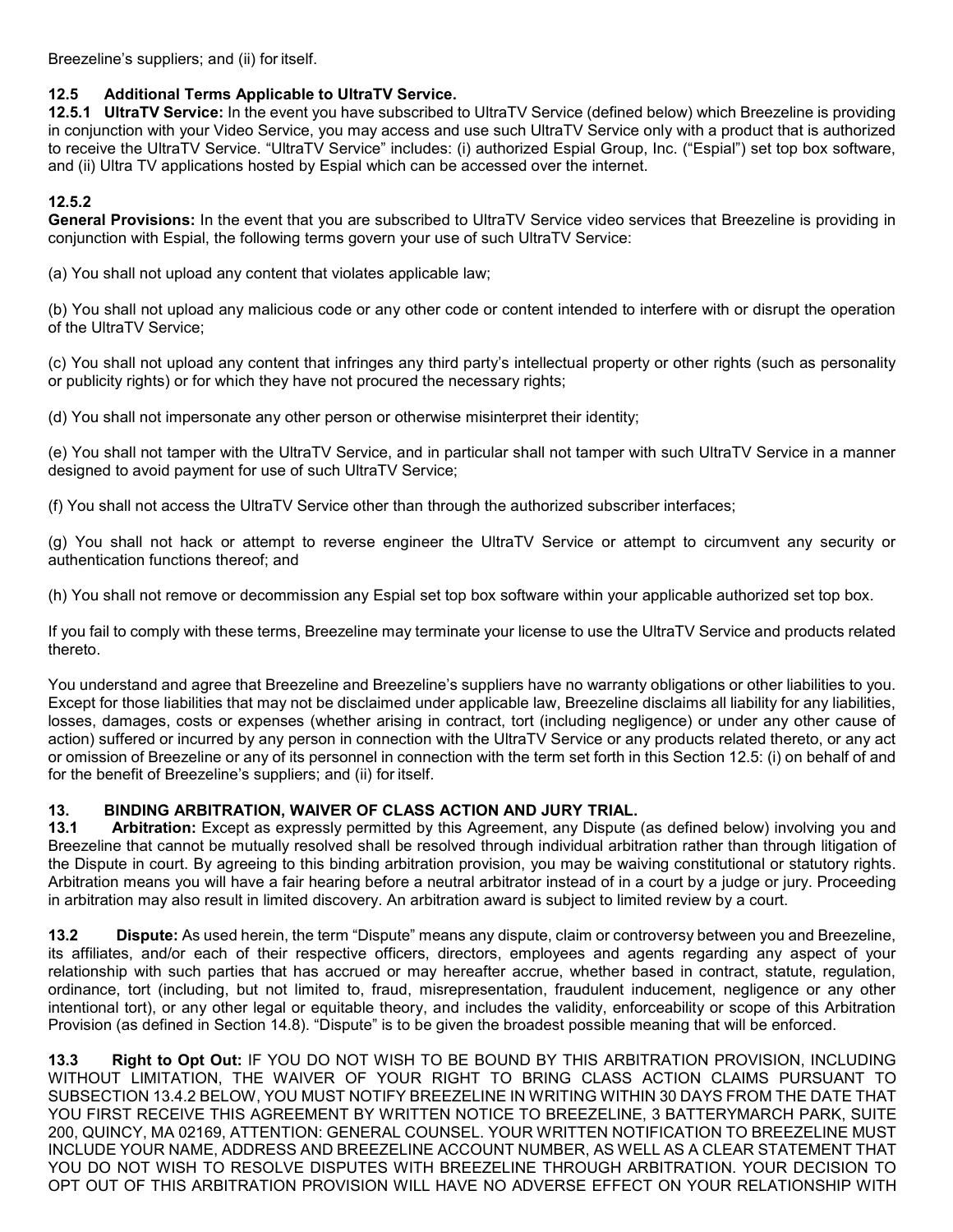BREEZELINE OR THE DELIVERY OF SERVICES TO YOU BY BREEZELINE. IF YOU HAVE PREVIOUSLY NOTIFIED BREEZELINE OF YOUR DECISION TO OPT OUT OF ARBITRAITON, YOU DO NOT NEED TO DO SO AGAIN.

### **13.4 Restrictions:**

**13.4.1 Waiver of Right to Bring Claims After One Year:** TO THE EXTENT PERMITTED BY APPLICABLE LAW, YOU MUST CONTACT US WITHIN ONE (1) YEAR OF THE DATE OF THE OCCURRENCE OF THE EVENT OR FACTS GIVING RISE TO A DISPUTE OR YOU WAIVE THE RIGHT TO PURSUE ANY CLAIM BASED UPON SUCH EVENT, FACTS OR DISPUTE. FAILURE TO DO SO WILL RESULT IN YOUR WAIVER OF ALL CLAIMS ARISING FROM THAT DISPUTE.

**13.4.2 Waiver of Right to Bring Class Action Claims:** ALL PARTIES TO THE ARBITRATION MUST BE INDIVIDUALLY NAMED. THERE SHALL BE NO RIGHT OR AUTHORITY FOR ANY CLAIMS TO BE ARBITRATED OR LITIGATED ON A CLASS ACTION OR CONSOLIDATED BASIS OR ON BASES INVOLVING CLAIMS BROUGHT IN A PURPORTED REPRESENTATIVE CAPACITY ON BEHALF OF THE GENERAL PUBLIC (SUCH AS A PRIVATE ATTORNEY GENERAL), OTHER SUBSCRIBERS, OR OTHER PERSONS SIMILARLY SITUATED. FURTHER, UNLESS BOTH YOU AND BREEZELINE AGREE OTHERWISE, THE ARBITRATOR MAY NOT CONSOLIDATE MORE THAN ONE PERSON'S CLAIMS WITH YOUR CLAIMS, AND MAY NOT OTHERWISE PRESIDE OVER ANY FORM OF A REPRESENTATIVE OR CLASS PROCEEDING. THE ARBITRATOR MAY AWARD RELIEF ONLY IN FAVOR OF THE INDIVIDUAL PARTY SEEKING RELIEF AND ONLY TO THE EXTENT NECESSARY TO PROVIDE RELIEF WARRANTED BY THAT INDIVIDUAL PARTY'S CLAIM. THE ARBITRATOR MAY NOT AWARD RELIEF FOR OR AGAINST ANYONE WHO IS NOT A PARTY. THIS WAIVER OF CLASS ACTIONS AND COLLECTIVE RELIEF IS AN ESSENTIAL PART OF THIS ARBITRATION PROVISION AND CANNOT BE SEVERED FROM IT.

**13.4.3 Waiver of Consequential Damages:** ALL PARTIES WAIVE ANY CLAIM TO INDIRECT, CONSEQUENTIAL, PUNITIVE, EXEMPLARY OR MULTIPLIED DAMAGES ARISING FROM OR OUT OF ANY DISPUTE WITH BREEZELINE UNLESS THE STATUTE UNDER WHICH THEY ARE SUING PROVIDES OTHERWISE.

**13.4.4 Selection of Arbitrator, and Applicable Rules and Law:** The arbitration proceeding shall be administered by the American Arbitration Association ("AAA") under the AAA's Commercial Arbitration Rules and the Supplementary Procedures for Consumer-Related Disputes that are in effect when the arbitration is initiated (collectively, "AAA Rules"). The AAA Rules are available at [www.adr.org](http://www.adr.org/) or by calling 800-778-7879. The Services provided to you by Breezeline concern interstate commerce, so the Federal Arbitration Act ("FAA"), not any state arbitration law, shall govern the arbitrability of all Disputes and the application and enforceability of this Arbitration Provision. Applicable federal law or the law of the state where you receive the Services from Breezeline, however, shall apply to and govern the substance of any Disputes. No state arbitration statute shall apply to the arbitration proceeding. If there is a conflict between this Arbitration Provision and the rules of the arbitration organization, this Arbitration Provision shall govern. If the AAA will not enforce this Arbitration Provision as written, it cannot serve as the arbitration organization to resolve your Dispute with Breezeline. If this situation arises, the parties shall agree on a substitute arbitration organization. If the parties are unable to agree, the parties shall mutually petition a court of appropriate jurisdiction to appoint an arbitration organization that will enforce this Arbitration Provision as written. If there is a conflict between this Arbitration Provision and the rest of this Agreement, this Arbitration Provision shall govern.

**13.4.5 Arbitration Procedures:** The party initiating the arbitration proceeding may open a case with the American Arbitration Association, Case Filing Services, by sending an email to [casefiling@adr.org o](mailto:casefiling@adr.org)r through the following website: https:/[/www.adr.org/Support.](http://www.adr.org/Support) An explanation of the procedures for initiating an arbitration proceeding are available a[t](http://www.adr.org/) [www.adr.org o](http://www.adr.org/)r by calling 877-493-4185. A single arbitrator will resolve the Dispute. The arbitrator will honor claims of privilege recognized by applicable law and will take reasonable steps to protect customer account information and other confidential or proprietary information. The arbitrator may award on an individual basis any relief that would be available in a court, including injunctive or declaratory relief and attorneys' fees. The arbitrator will make any award in writing but need not provide a statement of reasons unless requested by a party or required by applicable law. An award granted by the arbitrator may be enforced in any court with appropriate jurisdiction over the parties. If an award granted by the arbitrator exceeds \$75,000, either party may appeal that award to a three-arbitrator panel administered by the same arbitration organization by a written notice of appeal filed within thirty (30) days from the date of entry of the written arbitration award. The members of the three-arbitrator panel will be selected according to the rules of the arbitration organization. The arbitration organization will then notify the other party that the award has been appealed. The three-arbitrator panel will issue its decision within one hundred and twenty (120) days of the date of the appealing party's notice of appeal. The decision of the threearbitrator panel shall be final and binding, except for any appellate right that exists under theFAA.

**13.4.6 Arbitration Hearing and Location:** If the Dispute is for \$10,000 or less, you may choose whether to conduct the arbitration solely on the basis of documents submitted to the arbitrator, through a telephonic hearing, or by an in-person hearing as established by the AAA Rules. If the Dispute exceeds \$10,000, the AAA Rules will determine the right to a hearing. Any in-person hearing will take place at a location convenient to you in the area where you receive the Services from Breezeline, unless you and Breezeline agree or the arbitrator orders otherwise under the AAA Rules.

**13.4.7 Payment of Arbitration Fees and Expenses:** Payment of all arbitration fees and expenses will be governed by AAA Rules. Breezeline will promptly reimburse you for payment of your filing fee, and Breezeline will pay all filing,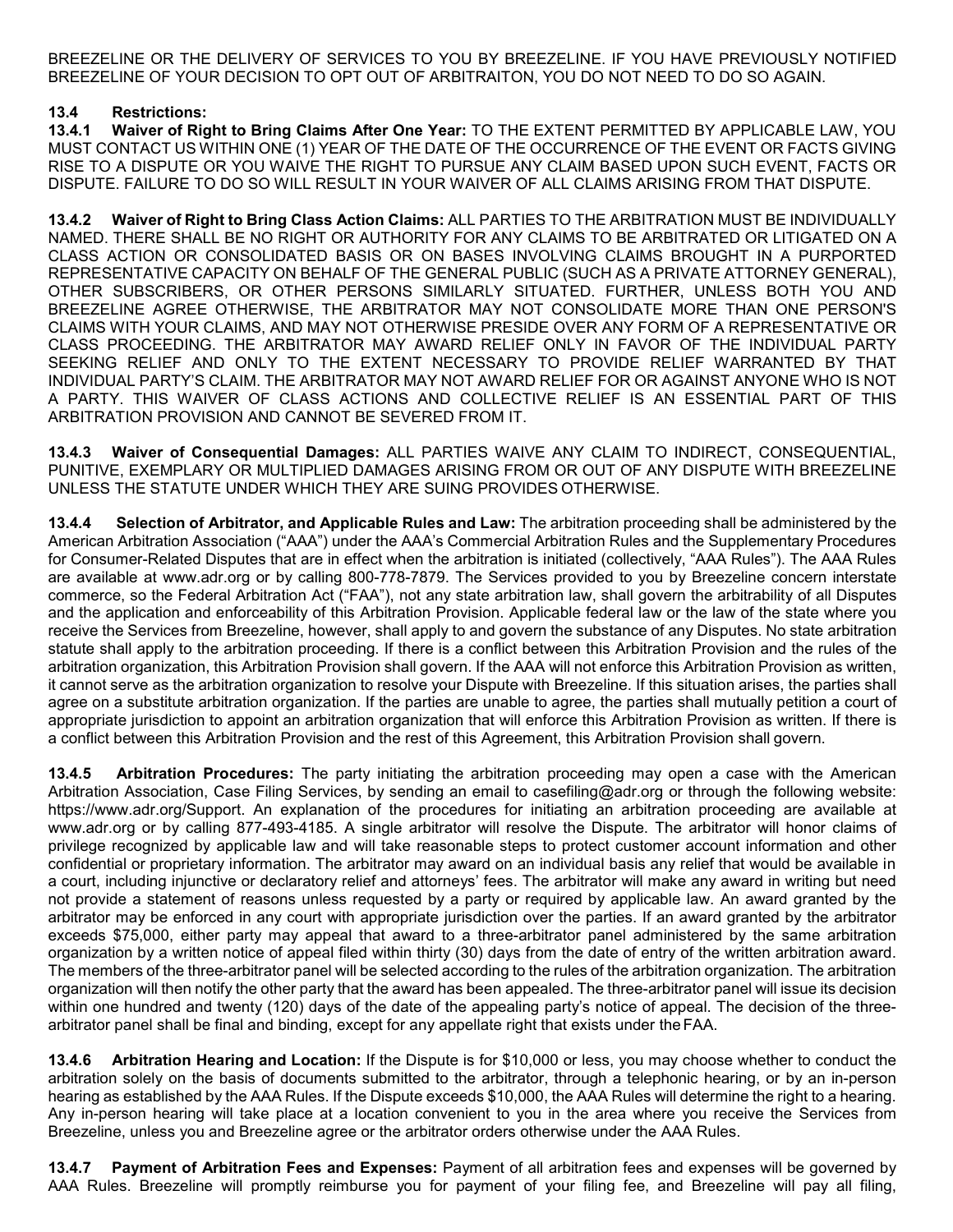administration, and arbitrator fees and arbitrator expenses for the Dispute (unless the arbitrator determines that the Dispute is frivolous) if the following three conditions are met: (i) if you provide Breezeline with 30 days' prior explicit written notice of your intent to seek arbitration, addressed to Breezeline, 3 Batterymarch Park, Suite 200, Quincy, MA 02169; Attention: General Counsel; (ii) if we are unable to resolve the dispute within the thirty-day time period, notwithstanding your good faith cooperation in seeking to resolve the dispute; and (iii) if you thereafter initiate an arbitration proceeding regarding the Dispute described in your prior notice. You are responsible for paying fees and expenses for your attorneys, witnesses, and experts in arbitration, unless applicable law requires otherwise. Breezeline will not seek attorneys' fees and expenses in arbitration, unless the arbitrator determines the Dispute is frivolous. If the arbitrator determines that the Dispute is frivolous, you agree to reimburse Breezeline for previous payments it made that are otherwise your obligation to pay under the AAA Rules and applicable law.

**13.4.8 Severability:** If any clause within this Arbitration Provision is found to be illegal or unenforceable, that clause will be severed from this Arbitration Provision, and the remainder of this Arbitration Provision will be given full force and effect. If the class action and class arbitration waiver in subsection 13.4.2 of this section is found to be illegal or unenforceable, the entire Arbitration Provision will be unenforceable, and the Dispute will be decided by a court. If this entire Arbitration Provision is determined to be illegal or unenforceable for any reason, or if a claim is brought in a Dispute that is found to be excluded from the scope of this Arbitration Provision, YOU AND BREEZELINE EACH HEREBY AGREE TO WAIVE, TO THE EXTENT PERMITTED BY APPLICABLE LAW, ANY TRIAL BY JURY.

**13.4.9 Survival:** This Arbitration Provision will survive the termination of your Services with Breezeline.

**13.4.10 Small Claims Exclusion from Arbitration:** YOU AND BREEZELINE AGREE THAT ANY CLAIM FILED BY YOU OR BY BREEZELINE THAT IS NOT AGGREGATED WITH THE CLAIM OF ANY OTHER SUBSCRIBER AND WHOSE AMOUNT IN CONTROVERSY IS PROPERLY WITHIN THE JURISDICTION OF A SMALL CLAIMS COURT WILL NOT BE SUBJECT TO ARBITRATION.

**13.4.11 Exclusion from Arbitration:** The following will not be subject to arbitration: (1) any claim filed by Breezeline to collect outstanding balances for unpaid service or the theft of any service or equipment; or (2) any dispute over validity of either party's intellectual property rights or Breezeline's licenses to operate itsbusiness.

**For our customers in New York State:** If you experience a problem with your Service, please contact us first and give us an opportunity to resolve your problem. If your Video Service concerns have not been resolved, contact the New York Public Service Commission at 1-800-342-3377, or write to: Customer Service Representative, New York State Public Service Commission, Office of Customer Services, Three Empire State Plaza, Albany, New York 12223-1350.

**For our customers in Connecticut:** If a Video Service matter is not resolved to your satisfaction, please contact the Public Utilities Regulatory Authority at 1-800-382-4586 (toll free within Connecticut) or 1-860-827-2622 (outside Connecticut) or TDD 1-860-827-2837.

**For our customers in New Hampshire and Maine:** The Office of the Attorney General Consumer Protection and Antitrust Bureau has the authority to enforce consumer protection laws and provide assistance in the mediation of consumer complaints. Customers should file written complaints concerning any alleged misrepresentations and unfair or deceptive practices of the cable company to:

Maine – Office of the Attorney General, Department of Consumer Fraud and Antitrust, State House Station #6, Augusta, ME 04333

New Hampshire – Office of the Attorney General, Department of Consumer Fraud and Antitrust, 25 Capital Street, Concord, NH 03301

### **14. MISCELLANEOUS.**

**Entire Agreement:** This Agreement and the policies and postings referenced in this Agreement, along with the rates of your particular Service, any term commitments and Early Termination Charges associated with any promotion for your particular Services, constitute the entire agreement with respect to the Services. This Agreement supersedes and nullifies all prior understandings, promises and undertakings, if any, made orally or in writing by or on behalf of you and/or Breezeline or any predecessor in interest to Breezeline with respect to the subject matter of this Agreement.

**14.2 No Rights or Remedies for Third Parties:** Except as expressly stated herein, this Agreement is not intended to give and does not give any rights or remedies to any person other than you and Breezeline.

**14.3 Severability:** This Agreement is subject to all applicable federal, state and local laws and regulations in effect in the relevant jurisdiction(s) in which you receive your Services. If any provision of this Agreement is in conflict with any such law or regulation, or if you are entitled to more favorable rights under any such law or regulation than are set forth in any provision of this Agreement, then the terms of such law or regulation, or the rights to which you are entitled under such law or regulation, shall take priority over the relevant provision of this Agreement. If the relevant law or regulation applies to some but not all of your Services, then such law or regulation will take priority over the relevant provision of this Agreement only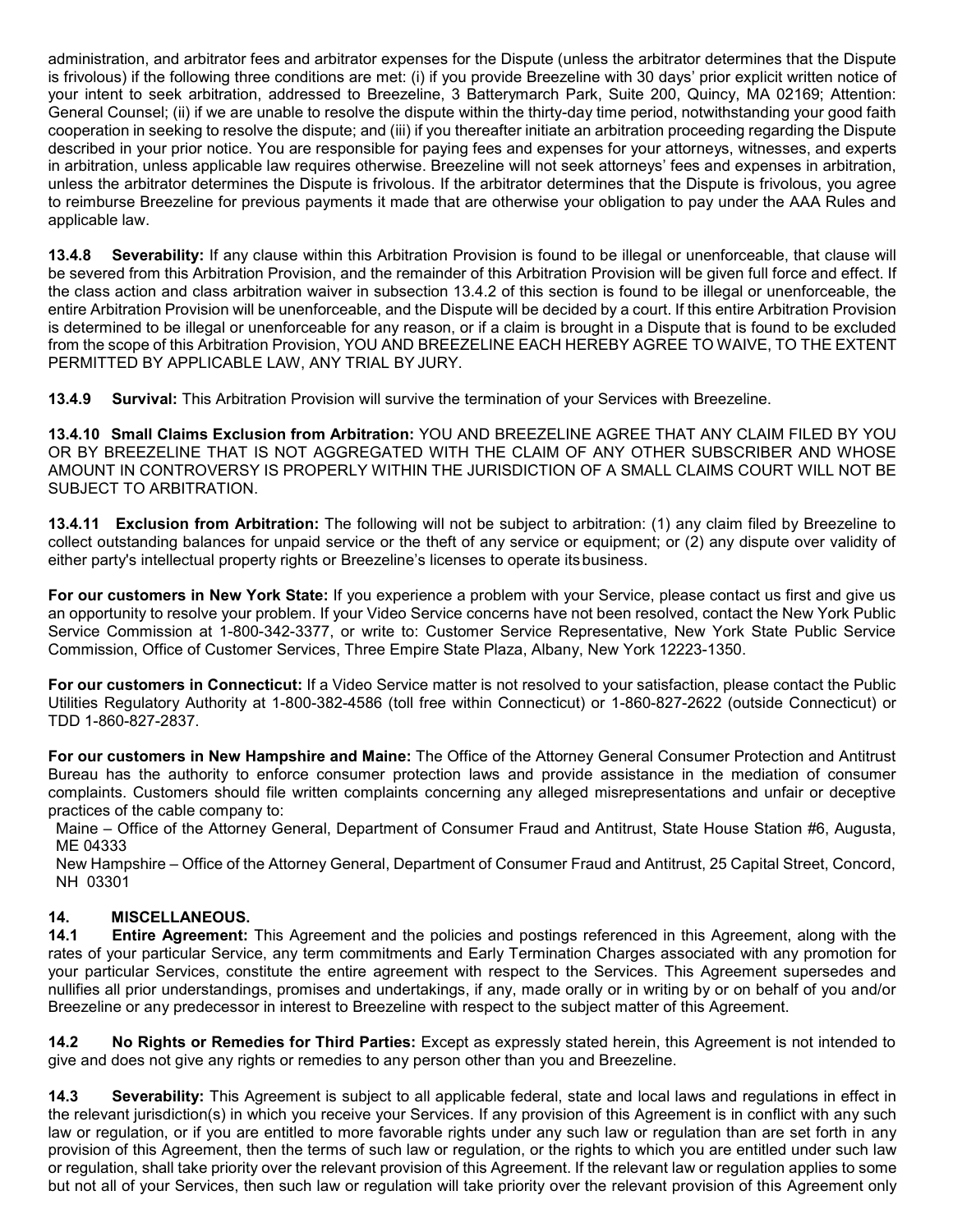for purposes of those Services to which the law or regulation applies. If any part of this Agreement shall be determined to be invalid or unenforceable by a Court of competent jurisdiction, said part shall be ineffective to the extent of such invalidity or unenforceability only, without in any way affecting the remaining parts of this Agreement.

**14.4 Changes to the Agreement:** Breezeline may change, amend, alter, or modify this Agreement at any time. Breezeline may notify you of any change by any of the following ways, as determined in our discretion: (1) by posting it on https://breezeline.com/support/policies-and-agreements; (2) by sending you an email to the address for your account in our records; (3) by mail or delivery service to your address of record; or (4) by including it on or with your bill for Services. You agree that any one of the foregoing will constitute sufficient and effective notice under this Agreement. Because we may from time to time notify you about important information regarding the Agreement by these methods, you agree it is your responsibility to regularly check your postal mail, email and all postings at [www.breezeline.com. I](http://www.atlanticbb.com/)f you find any material change to this Agreement to be unacceptable, you have the right to cancel your Service, subject to term commitment obligations. If you continue to use the Services for more than 30 days after notice has been made of a change, you agree to accept those changes.

**14.5 No Assignment:** You may not assign this Agreement or your rights or obligations under this Agreement without Breezeline's prior written consent.

**14.6 Waiver:** Except as otherwise provided herein, the failure of any party to enforce any provision of this Agreement will not constitute or be construed as a waiver of such provision or of the right to enforce such provision.

**14.7 Contact Information:** Breezeline's contact information is provided on the Website. Please do not mail written correspondence with your invoice statement. Please submit all written correspondence to Breezeline address below:

#### **Customer Service:**

Breezeline Customer Care 21 Jarvis Ave Rochester, NH 03868 Attention: Sr. Director, Advanced Support Operations

Customer Service Number: 888-536-9600

Email us through our Website: https://breezeline.com/email-us-form

**Legal Notices:** Breezeline 3 Batterymarch Park, Suite 200 Quincy, MA 02169 Attention: Legal Department

**14.8 Governing Law and Jurisdiction:** You agree that any dispute with Breezeline under this Agreement will be governed by the law of the state in which your Services are provided, without regard to any conflicts of law principles. You agree that all for matters other than those addressed in, and subject to, Section 13 ("Arbitration Provision"), the courts of such state will have exclusive jurisdiction over any legal action not subject to the Arbitration Provision, and you hereby subject yourself to the jurisdiction of such courts. All matters with respect to this Agreement, including, without limitation, matters of validity, construction, effect and performance, shall be governed by the internal laws of such state applicable to agreements made and to be performed therein between the residents thereof (regardless of the laws that might otherwise be applicable under principles of conflicts of law).

**14.9 Force Majeure:** You agree that Breezeline will not be liable for any inconvenience, loss, liability or damage resulting from any failure or interruption of service, directly or indirectly caused by circumstances beyond its control, including but not limited to denial of use of poles or other facilities of a utility company, fiber or cable cuts, labor disputes, acts of war, natural causes, fires, floods, storms, mechanical or power failures, unavailability of rights-of-way or materials; strikes, labor difficulties, or any order, law or ordinance in any way restricting the operation of the Services.

**14.10 Survival of Terms:** In addition to the terms that are specifically noted in this Agreement as surviving termination of this Agreement, all representations, warranties, indemnifications, and limitations of liability shall survive this Agreement. Breezeline's right to contact you shall also survive this Agreement. All other obligations of you and Breezeline under this Agreement also survive termination if they relate to the period before termination or, if by their terms, they would be expected to survive such termination.

**14.11 Customer Information:** You represent and warrant that you have provided to us information that is accurate, complete and current, including without limitation, your legal name, address, telephone number(s), the number of devices on which or through which the Service is being used, and payment data (including without limitation, information provided when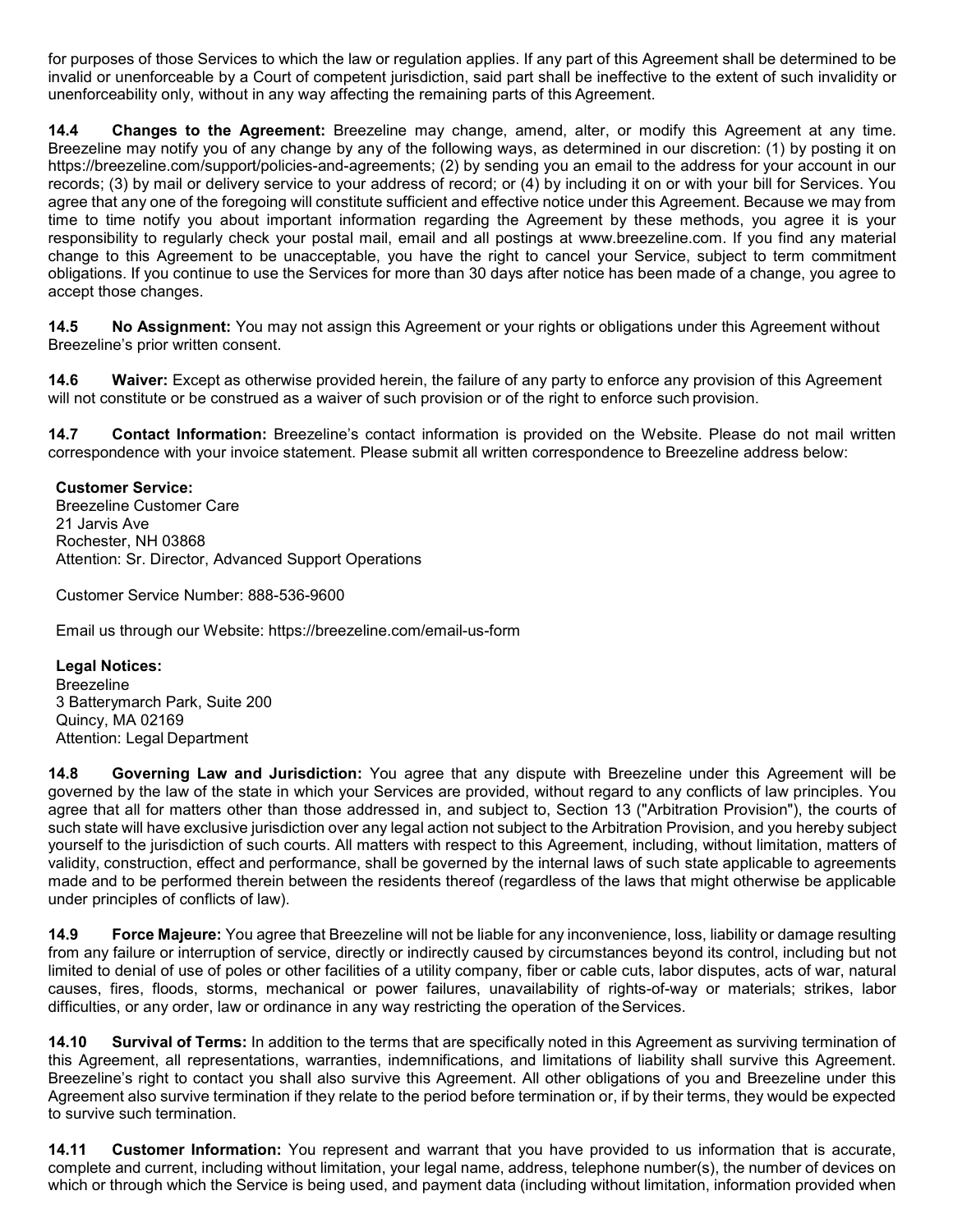authorizing recurring payments). YOU AGREE TO NOTIFY US IMMEDIATELY IF THERE IS ANY CHANGE IN THE INFORMATION THAT YOU HAVE PROVIDED TO US, INCLUDING WITHOUT LIMITATION ANY CHANGE IN YOUR TELEPHONE NUMBER OR MOBILE TELEPHONE NUMBER. FAILURE TO DO SO IS A BREACH OF THIS AGREEMENT. IF YOU OWE ANY OUTSTANDING AMOUNTS FOR THE SERVICE OR HAVE ANY UNRETURNED EQUIPMENT, THIS OBLIGATION SHALL SURVIVE THE TERMINATION OF THIS AGREEMENT AND SHALL CONTINUE UNTIL YOU PAY ALL OUTSTANDING AMOUNTS IN FULL AND RETURN ALL EQUIPMENT. YOU AGREE THAT YOU SHALL INDEMNIFY, DEFEND AND HOLD US HARMLESS FROM ANY CLAIM OR LIABILITY RESULTING FROM YOUR FAILURE TO NOTIFY US OF A CHANGE IN THE INFORMATION YOU HAVE PROVIDED, INCLUDING ANY CLAIM OR LIABILITY UNDER THE TELEPHONE CONSUMER PROTECTION ACT (47 U.S.C. SEC. 227), AND ANY REGULATIONS PROMULGATED THEREUNDER RESULTING FROM US ATTEMPTING TO CONTACT YOU AT THE MOBILE TELEPHONE NUMBER YOU PROVIDED.

### **15. ADDITIONAL PROVISIONS APPLICABLE TO VIDEO SERVICE.**

Parental Control: Parental control features are available for use with the Video Service to block certain video programming channels and/or filter certain Internet content. You will find information in your subscriber guide on how to enable these features.

**15.2 Restrictions:** Subscriber may not order or request pay-per-view ("PPV"), digital music or any other programming for receipt, exhibition or taping in a commercial establishment. Subscriber may not exhibit or assist in the exhibition of PPV programming in a commercial establishment unless explicitly authorized to do so by agreement with an authorized program provider. If Subscriber fails to abide by this restriction, Subscriber accepts liability for any and all claims made against Subscriber or Breezeline on account of any commercial exhibition.

**15.3 Programming:** Subscriber acknowledges and agrees that Breezeline has the right at any time to preempt specific programs and to determine what substitute programming, if any, shall be made available. Breezeline may in its discretion make additions, deletions or modifications to its channel line-up without liability to Subscriber.

# **16. ADDITIONAL PROVISIONS APPLICABLE TO INTERNET SERVICE.**

**16.1 Customer Equipment:** The personal computer and/or other devices that you use to access the Internet Service must meet minimum configuration standards. Please refer to the Website for the current specifications. Breezeline does not install, support, maintain, repair or replace third-party hardware, including but not limited to home networks. Any questions concerning third-party hardware should be directed to the manufacturer of that hardware product.

**16.2 Cable Modem:** You may provide your own cable modem at your own cost, or you may rent the cable modem from Breezeline. If you rent the cable modem from Breezeline, upon termination of the Internet Service for any reason, you must return the cable modem to Breezeline in substantially the same condition as it was in when Breezeline originally provided it to you, normal wear and tear excepted. If you choose to provide your own modem, it must be DOCSIS compliant; provided however, that Breezeline makes no representation about whether or to what extent any Subscriber provided modem will operate with the Internet Service. Breezeline will have no obligation to install, support, maintain, repair or replace any cable modem that you provide. Any questions concerning a cable modem that you supply should be directed to the manufacturer of that product.

**16.3 Software:** If Breezeline provides any third-party application or software and/or to the extent Breezeline licenses any software, including installation tools, such software is provided for the limited purpose of facilitating your use of the Internet Service. You will not engage in, or permit any additional copying, or any translation, reverse engineering, or reverse compiling, disassembly or modification of or preparation of any derivative works based on such software, all of which are prohibited. Breezeline may recommend use of software, information, products, or web sites that are owned or operated by other companies. Breezeline offers or facilitates this recommendation by application downloads, hyperlinks or other methods to aid your access to the third-party resource. While Breezeline endeavors to direct you to helpful, trustworthy resources, Breezeline cannot endorse, approve, or guarantee software, information, products, or services provided by or at a third-party resource. Thus, Breezeline is not responsible for the content or accuracy of any third-party resource or for any loss or damage of any sort resulting from the use of, or for any failure of, products or services provided at or from a third party resource. When you use a third party resource, you will be subject to its terms and licenses and no longer be protected by Breezeline's Customer Privacy Notice or security practices, which may differ from the third policy or practices or other terms. You should familiarize yourself with any license or use terms of, and the privacy policy and security practices of, the third party resource, which will govern your use of that resource. You agree to comply with the terms and conditions of all end user license agreements accompanying any software and any such licenses will terminate upon the termination of this Agreement, and, at such time, you shall destroy all versions and copies of all software received by you in connection with the Internet Service. Breezeline makes no warranties, express or implied, regarding the conditions of merchantability or fitness for particular purpose or non-infringement of third party rights of any product or application offered by a third-party resource. You are solely responsible for ensuring compatibility of the Internet Service with any devices, including without limitation smart home devices.

**16.4 Acceptable Use Policy:** You agree not to use the Internet Service for any unlawful purpose and to comply with all policies and terms of Breezeline's Acceptable Use Policy, as posted on the Website. You also agree that Breezeline may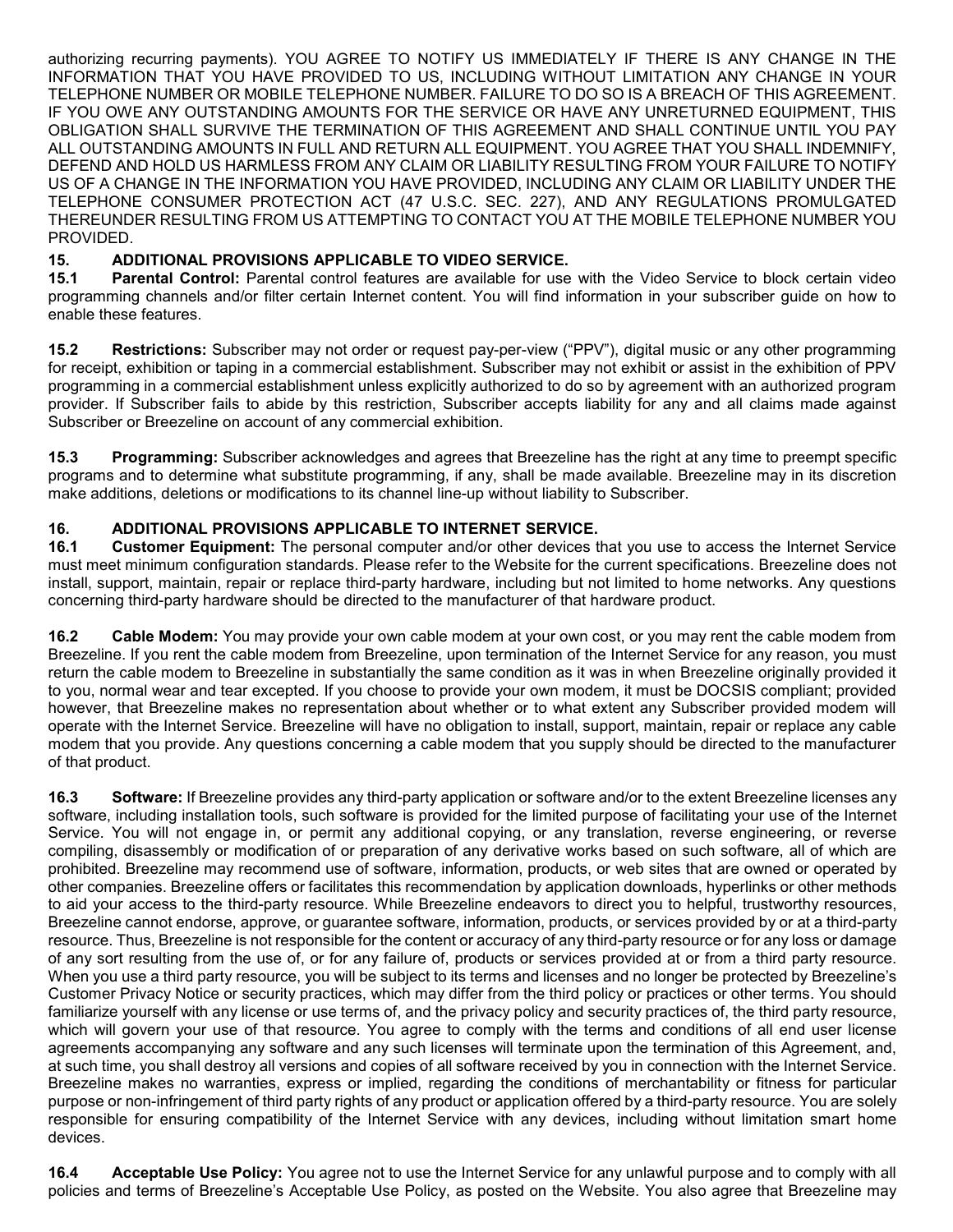change the Acceptable Use Policy from time to time without notice by posting updated versions on the Website or another website about which you have been notified. The Acceptable Use Policy is incorporated into this Agreement by this reference. If you, and/or any user of your Service, fail to abide by any of the terms of the Acceptable Use Policy, as updated, Breezeline may terminate this Agreement and the provision of the Internet Service to you. Additionally, Breezeline reserves the right to charge you for any direct or indirect costs we may incur in connection with your failure to abide by this section or the Acceptable Use Policy. You and other users of the Internet Service should periodically review the Acceptable Use Policy to conform to the most recent version.

**16.5 Multiple Users:** The Internet Service and Breezeline Equipment shall be used only by you and by members of your immediate household living with you at the same address. You acknowledge that you are executing this Agreement on behalf of all persons who use the Internet Service. You shall have sole responsibility for ensuring that all other users understand and comply with the terms and conditions of this Agreement and provisions incorporated herein by reference. You further acknowledge and agree that you are solely responsible for and liable for any and all breaches of the terms and conditions of this Agreement, whether the breach is the result of use of the Internet Service and/or Breezeline Equipment, by you or by any other user.

### **16.6 Monitoring the Services, Security and Privacy:**

**16.6.1 Theft of Service:** You acknowledge that any unauthorized receipt of the Service constitutes theft of service, which is a violation of federal law and can result in both civil and criminal penalties. In addition, if the violations are willful and for commercial advantage or private financial gain, the penalties may be increased.

**16.6.2 Responsibility for Content:** You acknowledge that there is some content and material on the Internet or otherwise available through the Internet Service that may be offensive to some individuals, may be unsuitable for children, may violate federal, state or local laws, rules or regulations, or may violate your protected rights or those of others. We assume no responsibility for this content or material. Anyone who accesses such content and material does so at his or her own risk. NEITHER BREEZELINE NOR ITS AFFILIATES, SUPPLIERS, EMPLOYEES, AGENTS, CONTRACTORS, DISTRIBUTORS, LICENSORS OR BUSINESS PARTNERS SHALL HAVE ANY LIABILITY WHATSOEVER FOR ANY CLAIMS, LOSSES, ACTIONS, DAMAGES, SUITS, OR PROCEEDINGS ARISING OUT OF OR OTHERWISE RELATING TO ACCESS TO SUCH CONTENT OR MATERIAL BY YOU OR OTHERS. Questions or complaints regarding content or material should be addressed to the content or material provider. You acknowledge that software programs are commercially available that claim to be able to restrict access to sexually explicit or other objectionable material on the Internet. We make no representation or warranty regarding the effectiveness of such programs.

**16.6.3 Eavesdropping:** The public Internet is used by numerous persons or entities including, without limitation, other subscribers to Breezeline's Internet Service. As is the case with all shared networks like the public Internet, there is a risk that you could be subject to "eavesdropping." This means that other persons or entities may be able to access and/or monitor your use of the Internet Service. If you post, store, transmit, or disseminate any sensitive or confidential information, you do so at your sole risk. NEITHER BREEZELINE NOR ITS AFFILIATES, SUPPLIERS, OR AGENTS SHALL HAVE ANY LIABILITY WHATSOEVER FOR ANY CLAIMS, LOSSES, ACTIONS, DAMAGES, SUITS, OR PROCEEDINGS ARISING OUT OF OR OTHERWISE RELATING TO SUCH ACTIONS BY YOU. You acknowledge that software programs are commercially available that claim to be capable of encryption or anonymization. We make no representation or warranty regarding the effectiveness of these programs.

**16.6.4 Facilities Allocation:** Breezeline reserves the right to determine, in its discretion, and on an ongoing basis, the nature and extent of its facilities allocated to support the Internet Service, including, but not limited to, the amount of bandwidth to be utilized and delivered in conjunction with the Internet Service.

**16.6.5 Security:** You are solely responsible for taking the necessary precautions to protect yourself and your equipment, software, software configurations, files and data against any risks inherent in the use of the public Internet. Without limiting this responsibility:

**16.6.5.1 Service Setup:** You acknowledge that when using the Internet Service there are certain applications, such as a web browser or email client, that use protocols such as FTP (File Transfer Protocol) or HTTP (Hyper Text Transfer Protocol) which may be used by others to gain access to your computer and operating system including all software, files and data thereon. You are solely responsible for the security of your computer and operating system or any other equipment you choose to use in connection with the Internet Service, including without limitation any software, files or data stored thereon. Breezeline shall have no liability whatsoever for any claims, losses, actions, damages, suits or proceedings resulting from, arising out of or otherwise relating to the use of such applications by you, or the access by others to your computer, operating system, or other equipment of yours or the data, software or files thereon.

**16.6.5.2 File and Print Sharing:** The Internet Service functions in some ways as a Local Area Network (LAN) with each subscriber constituting a node on the network. As such, others may be able to access your computer, operating system, data and other equipment connected in some way to your computer and operating system. In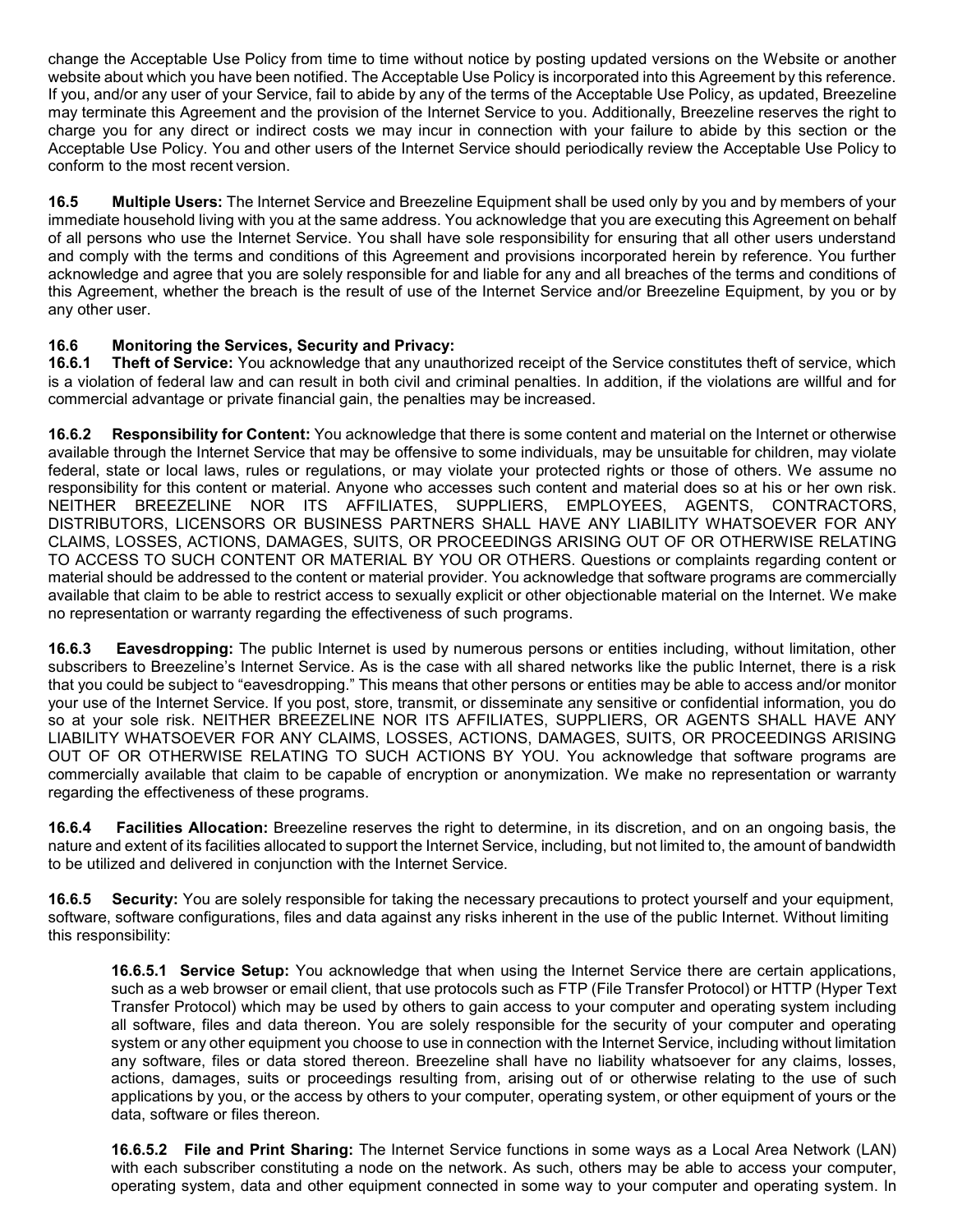addition, some available software includes capabilities that will permit other users to gain access to your computer, operating system, data and other connected equipment to the software, files and data stored on such equipment, even if you are not using the Internet Service. We recommend that you disable file and print sharing and other capabilities that allow outside users to gain access to your computer, operating system, or other equipment of yours or the data, software or files thereon. You acknowledge that if you choose to run these applications, you should take appropriate security measures, and that any failure by you to follow this recommendation is at your sole risk. Breezeline shall have no liability whatsoever for any claims, losses, actions, damages, suits or proceedings resulting from, arising out of or otherwise relating to access by others to your computer, operating system, or other equipment of yours or the data, software or files thereon.

**16.6.5.3 Information Provided To Third Parties:** The Internet Service will allow you to access third parties, including without limitation, content providers, online services and other providers of goods, services and information. Some of these goods, services and information may be accessible directly from the Internet Service and others may be accessible from the third parties referenced above. In connection with this third party access, you may be requested or required to provide your name, address, telephone number, credit card number and other personally identifiable information to such third parties. If you choose to provide this information to third parties, you understand that it is not subject to the privacy provisions of this Agreement or Breezeline's Customer Privacy Notice. You are solely responsible for any and all data, including, without limitation, encrypted data that is sent to, stored on or retrieved from any server utilized in providing the Internet Service to you. We make no representations or warranties regarding the viability, integrity or robustness of any encryption used by Breezeline or its suppliers. Breezeline shall have no liability whatsoever for any claims, losses, actions, damages, suits or proceedings resulting from, arising out of or otherwise relating to access by others to your data. You assume all privacy and other risks associated with providing personally identifiable information to third parties via the Internet Service.

**16.7 Bandwidth Monitoring and Enforcement:** We have no stated limits on usage at this time, but may implement such usage limits in the future. Any usage of bandwidth that interferes with the efficient operation of our network shall be deemed excessive for purposes of this provision. Subscriber acknowledges and agrees that Breezeline shall have the right to monitor the "bandwidth" utilization (i.e. volume of data transmitted) arising out of the Internet Service provided hereunder at any time and on an on-going basis. In its sole discretion, Breezeline may: (i) limit excessive use of bandwidth; (ii) suspend or terminate your account for excessive use of bandwidth; (iii) require you to upgrade your service level and pay additional fees in accordance with Breezeline's then-current price list; (iv) require the payment of one and a half times the Internet Service charges for past excessive bandwidth usage; and/or (v) otherwise require the payment of high bandwidth usage fees. If Breezeline determines that Subscriber has failed to comply with Breezeline's Acceptable Use Policy or limits on bandwidth utilization, Breezeline may suspend or terminate Subscriber's account immediately without prior notification. Breezeline may also immediately suspend or terminate Subscriber's account for using the Internet Service to post content to the Internet that violates the Acceptable Use Policy. If Subscriber's account is suspended, Subscriber will not be charged for that period of time. If Subscriber's account is terminated, Subscriber will be refunded any pre-paid fees minus any amount due to Breezeline for Breezeline Equipment or other applicable fees and charges. For more information regarding Breezeline's network management practices, please see the Network Management Disclosure on the Website.

**16.8 E-Mailbox Deactivation/Ownership of Addresses:** You agree that if you do not access a Breezeline provided emailbox for a period of thirty (30) days, Breezeline may deactivate the e-mailbox. You understand that Breezeline may delete the contents of the e-mailbox, if any, at that time. After deactivation, Breezeline may redistribute the e-mailbox to another subscriber. You acknowledge that use of the Internet Service does not give you any ownership or other rights in any Internet/on-line addresses provided to you by Breezeline, including but not limited to Internet Protocol ("IP") addresses, email addresses and web addresses. We may modify or change IP addresses at any time without notice, modify, change or deactivate your email address and web address with notice, and shall in no way be required to compensate you for these changes.

**16.9 Speeds Not Guaranteed:** You agree that actual upload or download speeds that are experienced at any given time will vary based on many factors, including the capabilities of your equipment and equipment you have obtained from us, Internet congestion, the performance of network equipment, the strength of the Wi-Fi signal at your location, whether you have adequately protected your router from unauthorized use, the technical capabilities and demand for the content of the content provider, the distance between you and the content provider, the environmental factors, and any network management tools and techniques employed by Breezeline. Breezeline reserves the right to protect the integrity of its network and resources by any means it deems appropriate, including, but not limited to: port blocking, e- mail scanning, and bandwidth and e-mail usage limitations. You agree that your Internet Service is subject to Breezeline's network management practices as posted on the Website, including any provisions related to bandwidth and data usage and storage.

### **17. ADDITIONAL PROVISIONS APPLICABLE TO VOICE SERVICE.**

**17.1 Voice Service Provided:** The Voice Service provides a voice connection to the public switched telephone network using voice over internet protocol technology, together with various other related features and functionalities. Breezeline may offer various service options from time to time, which may include flat-rated or metered calling or combinations of flat and metered calling. Breezeline's most current services are set forth in Breezeline's product description, which may be updated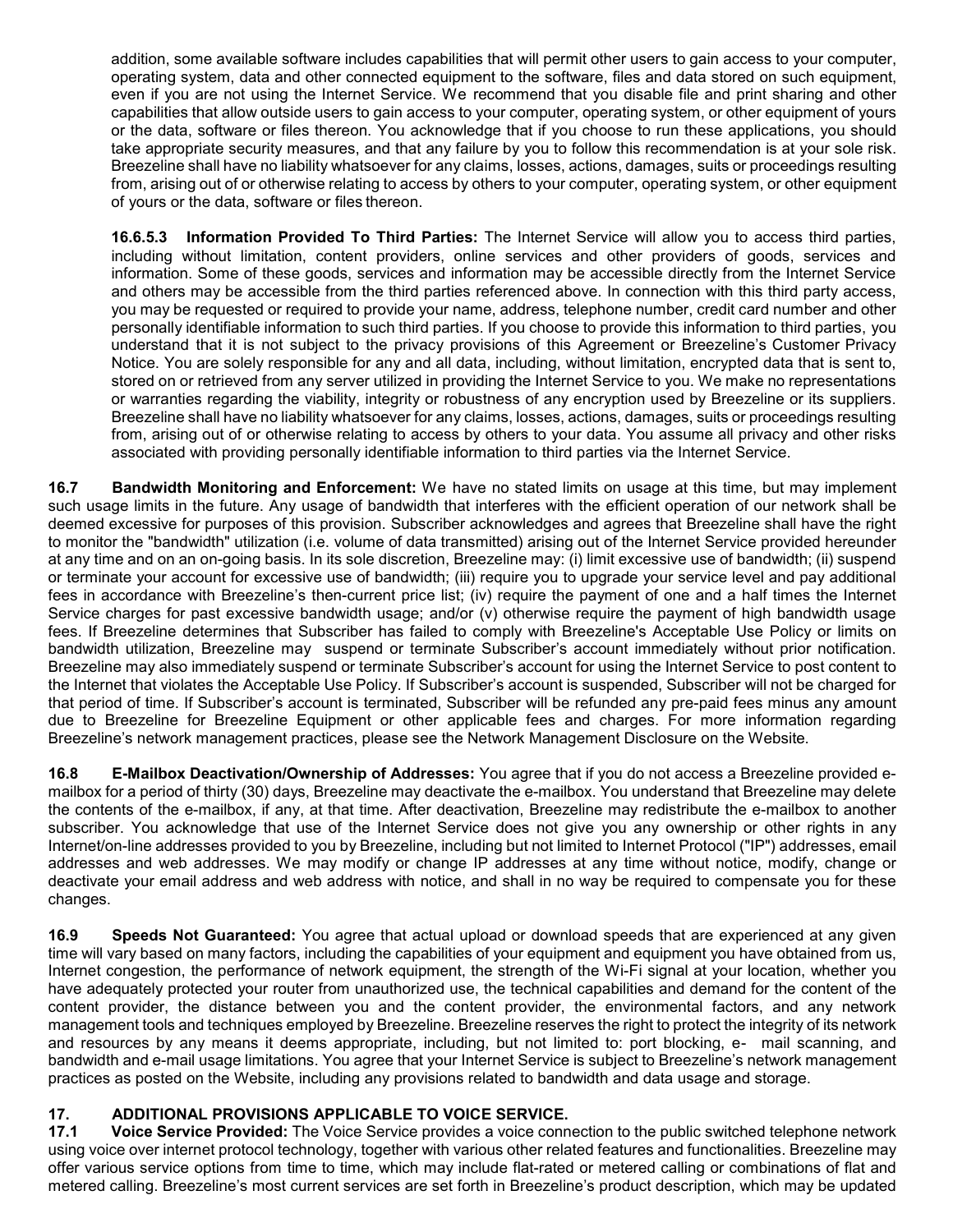or changed from time to time. The Voice Service may also include various calling features (for example, Call Waiting, Call Forwarding, Caller ID, etc.), and international calls with per minute metered rates. Subscriber provided equipment, including telephones, fax machines, and/or computer dial up modems access the Voice Service using Breezeline Equipment. You understand and agree you are prohibited from reselling the Voice Service or Breezeline Equipment or using them for dialup Internet service to a long distance number, autodialing, international dial back, continuous or extensive calling forwarding, telemarketing, fax broadcasting, fax blasting, or any use inconsistent with normal call patterns. If Breezeline determines, in its sole discretion, that your Voice Service or Breezeline Equipment is being used for any of the aforementioned activities or in the event of an excessive number of calls or minutes of use, Breezeline reserves the right to terminate your Voice Service immediately and without notice or to assess additional charges for each month in which excessive usage occurred. You understand that Breezeline will set limits, in its sole discretion, on the amount and length of time voice mail messages may be saved and that neither Breezeline nor any of its third party providers will be liable for any lost, erased or non-delivered voice mail messages.

**17.2 Unauthorized Use:** You will be liable for all authorized and unauthorized Voice Service use at the Premises. You agree to notify Breezeline immediately in writing or by calling Breezeline's customer service line during normal business hours if your Breezeline Equipment has been stolen or your Voice Service is being stolen or used without your authorization. When you call or write, you must provide your account number and a detailed description of the circumstances of the theft of your Breezeline Equipment or unauthorized use of the Voice Service. If you fail to notify us in a timely manner, your Voice Service may be terminated without notice and you may be responsible for any charges incurred through the unauthorized use of the Voice Service.

**17.3 Unavailability of Service:** You understand and acknowledge that you will not be able to use the Voice Service under certain circumstances, including, but not limited to, the following: (1) if our network or facilities are not operating or (2) if normal electrical power to the voice-capable modem is interrupted and the voice-capable modem does not have a functioning battery backup. You also understand and acknowledge that the performance of a battery backup is not guaranteed. If the battery backup does not provide power, the Voice Service will not function until normal power is restored. Cordless telephones powered by electricity will not function during a power outage, even if the Voice Service is functioning properly. You understand and acknowledge that Breezeline does not support priority restoration of its Voice Service. You also understand and acknowledge that you will not be able to use online features of the Voice Service (where available), under certain circumstances including, but not limited to, the interruption of your Internet connection.

**17.4 Relocation:** If you do not provide the correct address when you register for the Voice Services or if you relocate your Breezeline Equipment to a new address and do not register the new address with Breezeline, 911/E911 may fail in two ways: (i) 911/E911 calls may be misdirected to the wrong emergency authorities, and (ii) emergency authorities will be given the wrong address for the origin of your E911 calls. You will not relocate Breezeline Equipment associated with the Voice Service. At your request, Breezeline may relocate Breezeline Equipment within your Premises for an additional charge, at a time agreeable to you and to Breezeline. If you change service location, you must contact Breezeline for information on whether Breezeline Equipment and Voice Services can be transferred to your new location and what the relocation will cost. You understand that Breezeline will need several business days to update service location information, so that 911/E911 calls may be properly directed. If you wish to disconnect the Voice Services, you must contact Breezeline for information on the necessary procedures.

**17.5 Power Source and Battery Back-Up:** The Voice Service does not have its own power source and will not work unless Breezeline Equipment is connected to an independent power supply (for example, an active wall socket) provided by the Subscriber. Breezeline has backup batteries available for purchase to supply power for a limited period of time in the event of a power outage at the Subscriber's Premises. If Voice Service is also being used with Internet Service, continued use of the Internet Service during a power outage will decrease the battery backup life. Additionally, any battery backup attached to Breezeline Equipment may enable backup Voice Service for a limited period of time or not at all, depending on the circumstances, and that inclusion of the battery does not ensure that the Voice Service will be available in all circumstances. If the voice-capable modem is equipped with a Subscriber provided backup battery, such battery is used to provide service during a power outage to your home where power to Breezeline's network remains available. The length of time that the Voice Service will be available during a power outage will depend on the following: (i) the backup battery remains properly installed in the voice-capable modem; (ii) the condition and age of the backup battery; and (iii) the amount of Voice Service usage when the voice-capable modem is utilizing power from the backup battery. You understand and acknowledge that: (i) the performance of the backup battery is not guaranteed; and (ii) you will not be able to use the Voice Service if electrical power to the voice-capable modem is interrupted and the voice-capable modem does not have a functioning backup battery. A voice-capable modem backup battery does not power cordless phones or other equipment connected to the telephone line that require electricity from your Premises, such as telecommunications devices used to assist customers with disabilities. UNDER THE FOREGOING CIRCUMSTANCES, INCLUDING IF THE ELECTRICAL POWER AND/OR CABLE NETWORK OR FACILITIES OF BREEZELINE ARE NOT OPERATING, THE VOICE SERVICE, INCLUDING THE ABILITY TO ACCESS EMERGENCY 911, ALARM AND SECURITY SERVICES, AND MEDICAL MONITORING SERVICES, WILL NOT BE AVAILABLE. BREEZELINE WILL NOT BE RESPONSIBLE FOR ANY LOSSES OR DAMAGES ARISING AS A RESULT OF THE UNAVAILABILITY OF THE VOICE SERVICE. In the event of a power failure you may be required to reset your Breezeline Equipment or other equipment prior to utilizing the Voice Service.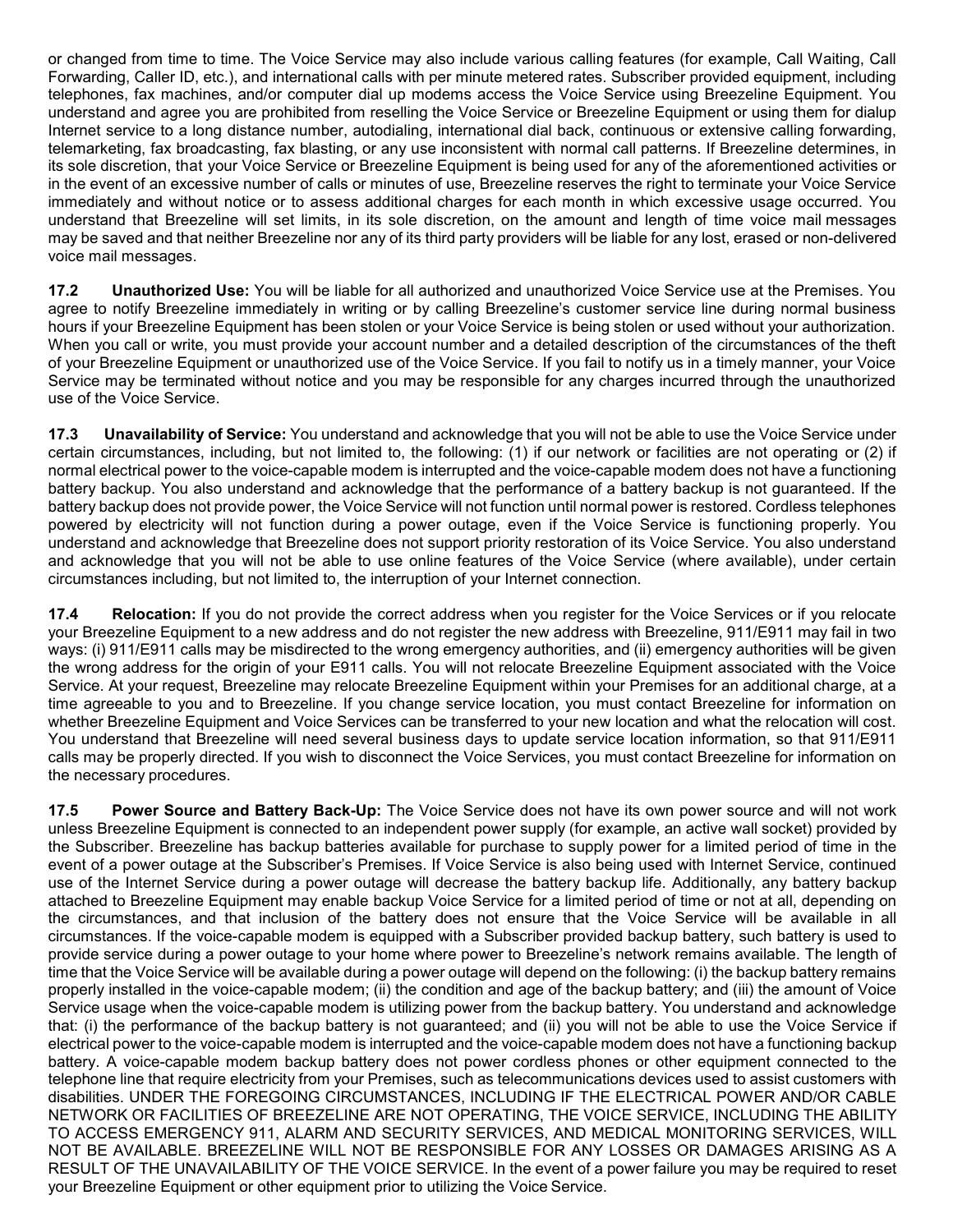**17.6 Subscriber Equipment:** In order to use the Voice Service, you must also provide certain subscriber premise equipment, such as a telephone handset or equivalent, telephone inside wire and outlets, a powered electrical outlet, and a backup battery. Breezeline does not provide subscriber premise equipment as part of the Voice Service. You represent that you either own the subscriber premise equipment or have the right to use it in connection with the Voice Service. Breezeline shall have no obligation to provide, maintain, or service the subscriber premise equipment that you provide. Breezeline makes no representation that any particular type or brand of subscriber premise equipment, such as facsimile, credit card readers, data terminals, alarm or other security systems will operate with the Voice Service or Breezeline Equipment.

**17.7 Limit of Liability for Directory Assistance, White Pages, Yellow Pages or Other Directory Errors:** Breezeline's liability arising from errors in or omissions of directory listings as a result of Breezeline's negligence, shall be limited to and satisfied by a refund not exceeding the amount of any charges associated with the directory listing in which the error or omission occurs. Breezeline, in accepting listings as prescribed by Subscriber, will not assume responsibility for the result of the publication of such listings in directories, nor will Breezeline be a party to controversies arising between Subscriber and others as a result of such publication.

# **17.8 Transfer of Phone Number:**

**17.8.1 Switching to Breezeline from Another Provider:** In order to transfer, or "port" your existing telephone number to Breezeline Voice Service, you must authorize Breezeline as your local, long distance, and international call carrier. Until your number is successfully ported, you should not cancel your telephone service with your current provider or you may lose the ability to port your number. You will be notified by Breezeline when your number has been successfully ported. You understand that, on the date your telephone number is ported from your existing telephone provider, you will no longer be able to receive telephone service on that line. You must have Breezeline Equipment and the Voice Service installed as of that date to avoid interruption to your service. Your ported number will be your primary number. Local number portability may not be available in all areas, and Breezeline makes no guaranty or warranty that you will be able to transfer, port, or retain your existing telephone number.

**17.8.2 Switching from Breezeline to Another Provider:** To transfer your phone number from Breezeline to another service provider, you must place the order to transfer the Voice Service through your new service provider (and not through Breezeline). Breezeline will release your phone number to your new service provider, provided that: (i) your new service provider submits a properly completed transfer request to Breezeline; (ii) your new service provider will accept transfer of the phone number without delay or charge to Breezeline; (iii) you have paid all outstanding charges to Breezeline; and (iv) transfer of your existing phone number to the new service provider would not, in Breezeline's sole discretion, violate applicable law or Breezeline's processes and procedures.

**17.9 Phone Number Assignment:** If you do not port your existing telephone number, a new phone number will be assigned to you based on the location of your Premises. The new phone number assigned will be your primary number. Once the number is assigned to you, you will generally not be able to change numbers except in extraordinary circumstances (for example, harassment, etc.) as determined by Breezeline in its sole discretion.

**17.10 Third Party, Collect Calls, 900 or 976 Calling:** In most areas, the Voice Service can be used to make or accept collect calls or third party calls. The Voice Service cannot be used to place 900/976 or other pay-per-call services.

**17.11 Alarm and Security Systems and Other Non-Voice Communications Equipment:** By using the Voice Service and thereby agreeing to this Agreement you hereby waive any claim against Breezeline and Breezeline's third party providers in connection with your Voice Service and Breezeline Equipment, for interference with or disruption of such alarm or other security systems and any and all other communications or electronic equipment due to your Voice Service and Breezeline Equipment. Subscriber acknowledges and agrees that Voice Service may not be compatible with any or all ancillary services and systems, including, but not limited to, alarm and security systems, fire alarm and communication panels, 911/E-911 calling, or other emergency or medical monitoring devices. Additionally, Subscriber's election to use the Voice Service with certain fire panel alarms or other emergency notification operations may violate or be out of compliance with applicable laws, codes and regulations. Subscriber's attempt to use any such ancillary services and systems in connection with the Voice Service is solely at Subscriber's own discretion and risk, and Breezeline shall not be liable for any damages whatsoever for any non-compliance, non-operation or damage to such ancillary services or systems. SUBSCRIBER ACKNOWLEDGES AND AGREES THAT NEITHER BREEZELINE NOR ITS AFFILIATES WILL BE LIABLE FOR ANY SERVICE OUTAGE, INABILITY TO DIAL 911/E911, INABILITY TO USE FIRE PANEL ALARMS AND/OR INABILITY TO ACCESS EMERGENCY SERVICE PERSONNEL THROUGH THE VOICE SERVICE. SUBSCRIBER AGREES TO DEFEND, INDEMNIFY, AND HOLD HARMLESS BREEZELINE AND ITS AFFILIATES, DIRECTORS, MEMBERS, OFFICERS, EMPLOYEES, MANAGERS, AGENTS, REPRESENTATIVES, AND CONTRACTORS FROM ANY AND ALL ACTIONS, CLAIMS, SUITS, JUDGMENTS, DAMAGES, DEMANDS, LOSSES, OR PENALTIES, AND ANY COSTS OR EXPENSES ASSOCIATED THEREWITH (INCLUDING BUT NOT LIMITED TO REASONABLE ATTORNEYS' FEES, EXPERT FEES AND COSTS) BY, OR ON BEHALF OF, SUBSCRIBER OR ANY THIRD PARTY OR USER OF THE VOICE SERVICE RELATING TO THE NON-COMPLIANCE, FAILURE OR OUTAGE OF THE VOICE SERVICE, INCLUDING THOSE RELATED TO 911/E911 OR OTHER EMERGENCY NOTIFICATION/RESPONSE SERVICES.